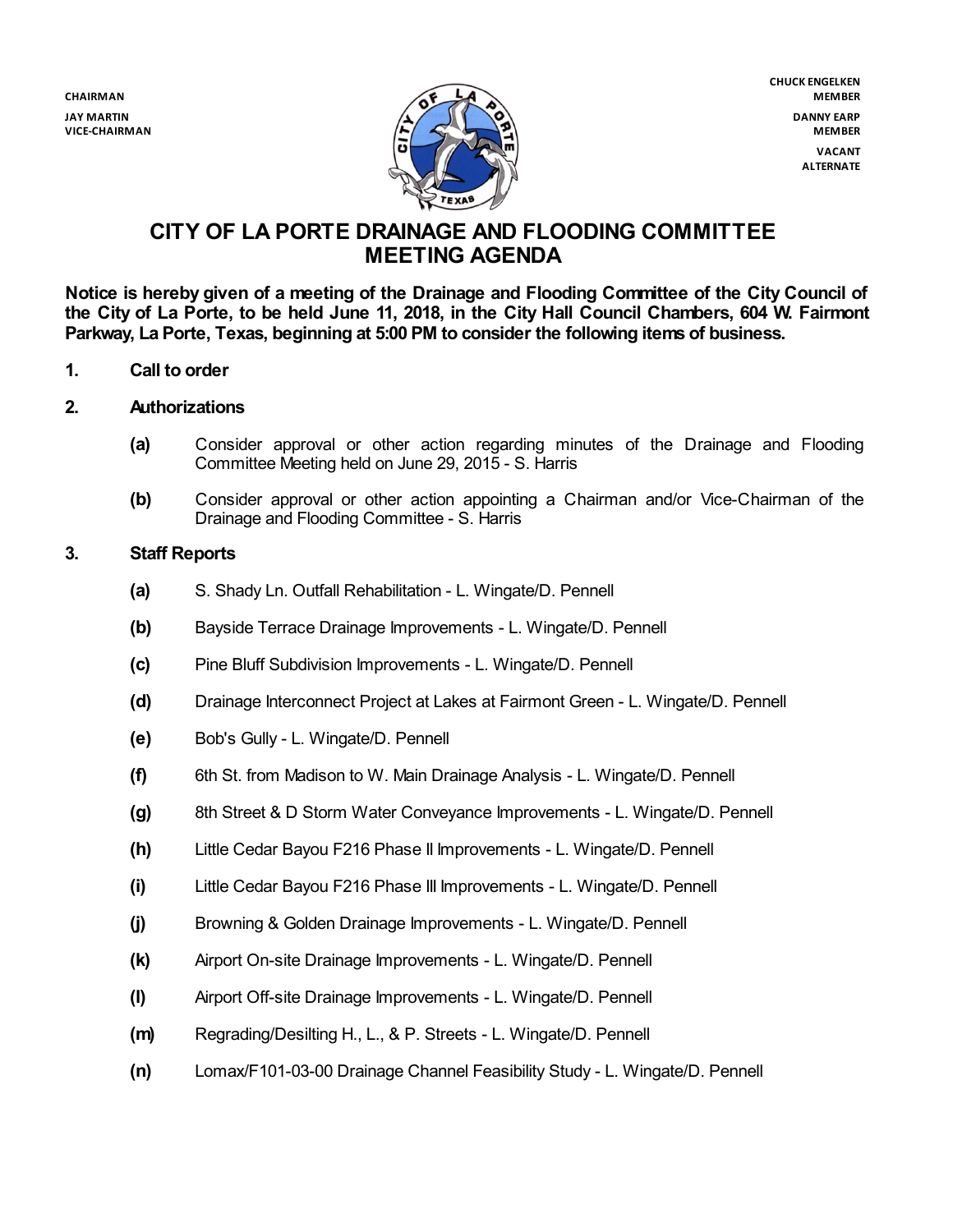- **(o)** North P Street Culvert Improvement L. Wingate/D. Pennell
- **(p)** Battleground Estates Improvements L. Wingate/D. Pennell
- **(q)** Coupland Drive Drainage Improvements L. Wingate/D. Pennell
- **(r)** Brookglen Flooding Mitigation Analysis L. Wingate/D. Pennell
- **(s)** City-wide Drainage Model L. Wingate/D. Pennell

# **4. Set date for next Drainage and Flooding Committee Meeting - L. Wingate/D. Pennell**

- **5. Committee Member Comments** Matters appearing on agenda; Recognition of community members, city employees, and upcoming events; Inquiry of staff regarding specific factual information or existing policy
- **6. Executive Session - The City of La Porte Drainage and Flooding Committee reserves the right to meet in executive session on any agenda item should the need arise and if authorized by the Texas Open Meetings Act, Title 5, Chapter 551, of the Texas Government Code.**

### **7. Adjourn**

**In compliance with the Americans with Disabilities Act, the City of La Porte will provide for reasonable accommodations for persons attending public meetings. To better serve attendees, requests should be received 24 hoursprior to the meetings. Please contact Patrice Fogarty, City Secretary, at 281.470.5019.**

**Councilmembers may attend in numbers constituting a quorum. This is a Drainage and Flooding Committee** Meeting at which there will be no deliberation or formal action taken by City Council as a governmental body.

### **CERTIFICATION**

I certify that a copy of the June 11, 2018 , agenda of items to be considered by the Drainage and Flooding Committee was placed on the City Hall Bulletin Board on June 5, 2018.

Sharon Harris, Deputy City Secretary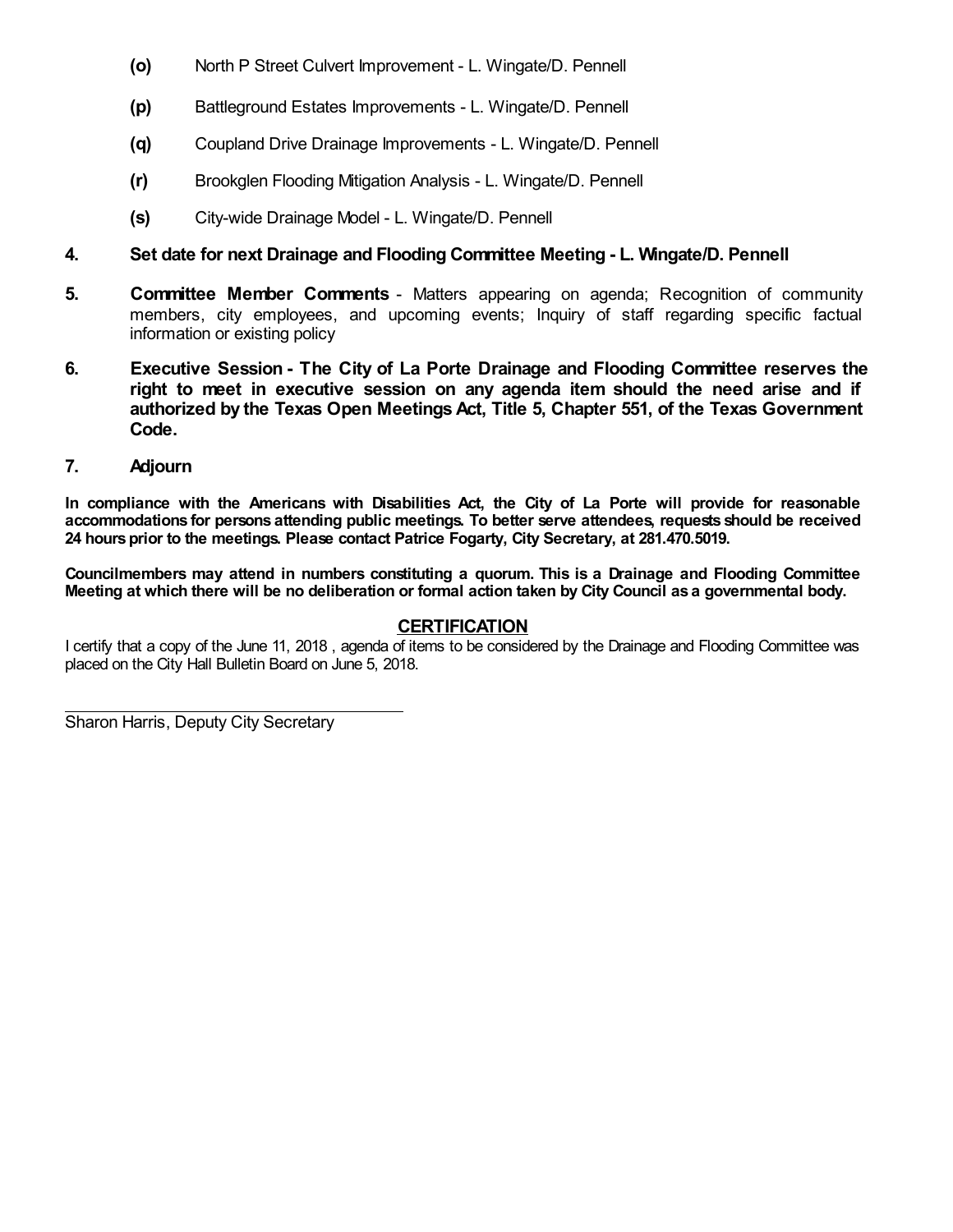**MIKE CLAUSEN** Chairman

**JAY MARTIN** Vice-Chairman

**CHUCK ENGELKEN Mamhar** 



**DARYL LEONARD**  Member

**DANNY EARP** Alternate Member

# **MINUTES OF DRAINAGE AND FLOODING COMMITTEE JUNE 29, 2015**

The Drainage and Flooding Committee of the City of La Porte met on **Monday, June 29, 2015,** at the City Hall Council Chambers, 604 West Fairmont Parkway, La Porte, Texas, at **5:00 p.m**. to consider the following items of business:

## **1. Call to Order**

Chairman Mike Clausen called the meeting to order at 5:05 p.m. The following members of the Drainage and Flooding Committee were present: Vice-Chairman Jay Martin, Committee members Chuck Engelken, Daryl Leonard, and Alternate member Danny Earp. Staff Present: Traci Leach, Tim Tietjens, Sharon Harris and Bob Eng.

# **2. Authorizations**

**(a)** Consider approval or other action regarding minutes of the Drainage and Flooding Committee Meeting held on March 30, 2015 – S. Harris

Committee Member Engelken moved to approve the minutes of the Drainage and Flooding Committee Meeting held on March 30, 2015 as presented. Committee Member Leonard seconded. **MOTION PASSED.**

> Ayes: Chairman Clausen, Vice Chairman Jay Martin and Committee members Engelken and Leonard Nays: None Absent: None

## **3. Staff Reports**

**(a)** Discussion of Drainage Projects in the City of La Porte – B. Eng

Planning and Development Director Tim Tietjens presented a synopsis on the recent heavy rain events.

City Engineer/Inspection Service Manager Bob Eng provided a summary for discussion of Drainage Projects and Administrative Drainage Projects in the City of La Porte for the following projects.

## **F216 Phase II – Watershed Improvements (W. Madison St. to 450' South of W. Main St.)**

City Engineer/Inspection Services Manager Bob Eng provided an update on the F216 Phase II – Watershed Improvements (W. Madison St. to 450' South of W. Main St.).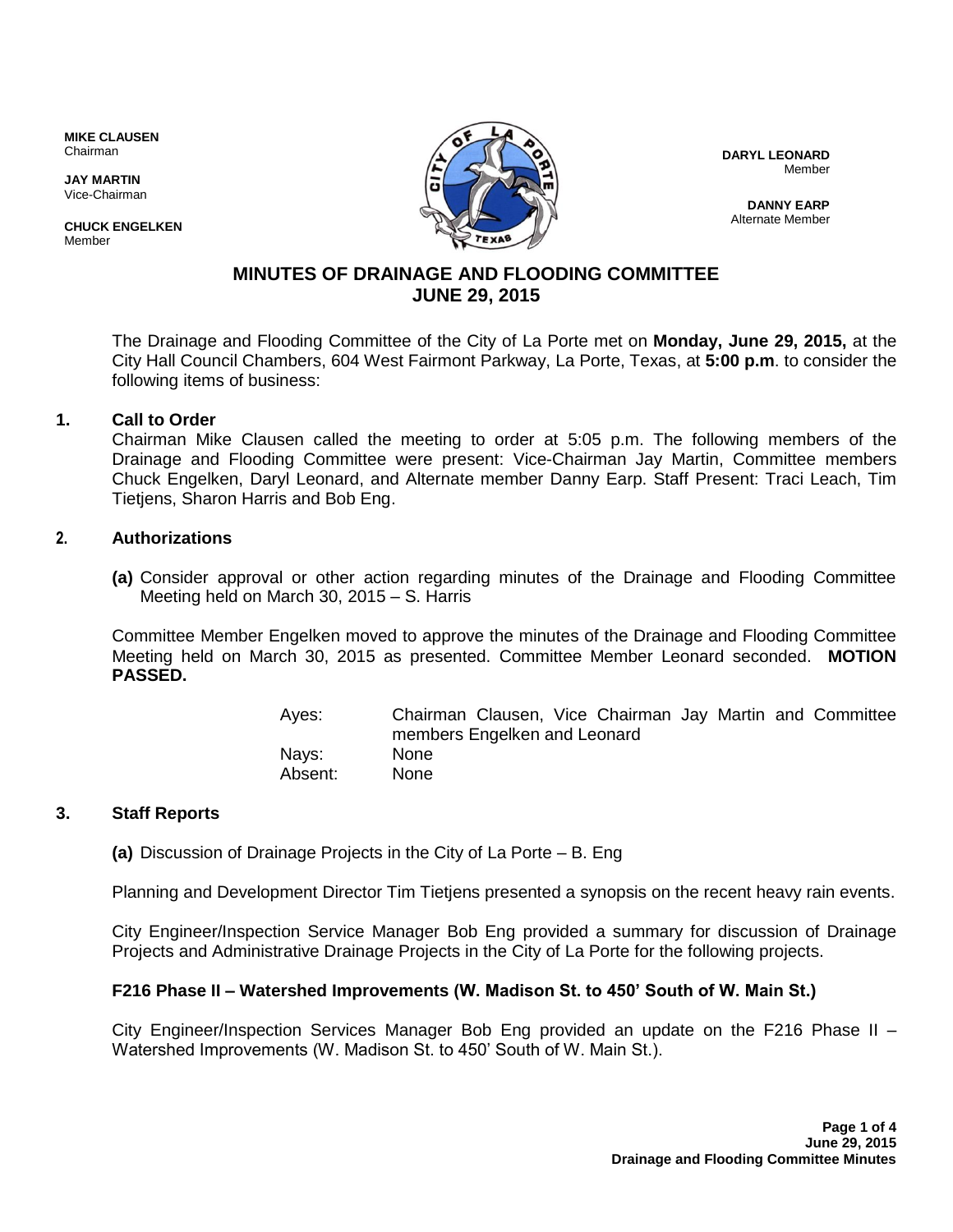Alternate Member Earp asked if trees will be replanted after environmental clearance is obtained. Public Works Director Dave Mick responded yes and Planning and Development Director Tim Tietjens provide the location where the trees are to be located.

### **N. P Street Culvert Replacement Project**

City Engineer/Inspection Service Manager Bob Eng provided an update on the N. P Street Culvert Replacement Project. There were no questions from Committee Members

### **N. D Street to Sens Road Ditch De-Silting Project**

City Engineer/Inspection Service Manager Bob Eng provided an update on the N. D Street to Sens Road Ditch De-Silting project. There were no questions from Committee Members.

#### **Browning/Golden Drainage Improvements Project**

City Engineer/Inspection Service Manager Bob Eng provided an update on the Browning/Golden Drainage Improvements Project. There were no questions from Committee Members

### **D Street Ultimate Outfall Project**

City Engineer/Inspection Service Manager Bob Eng provided an update on the D Street Ultimate Outfall Project. There were no questions from Committee Members

### **TX Dot/Broadway Remote Maintenance Contract**

City Engineer/Inspection Service Manager Bob Eng provided an update on the TX Dot/Broadway Remote Maintenance Contract. Vice-Chairman Martin asked what the overlay project consist of. Mr. Eng responded at least two inches or more of hot mix at Wharton Weems south of Broadway.

#### **CLP Bulkhead**

City Engineer/Inspection Service Manager Bob Eng provided an update on the CLP Bulkhead at Happy Harbor. Vice-Chairman Martin questioned the ultimate objective of the project. Planning and Development Director Tim Tietjens informed an existing bulkhead washed out and there is a risk of literally losing the bulkhead and permanently losing property line.

#### **S. 3rd Street Project (Fairmont to Main)**

City Engineer/Inspection Service Manager Bob Eng provided an update on the S. 3<sup>rd</sup> Street (Fairmont to Main) Project. Vice-Chairman Martin asked the expected completion date for the project. Public Works Director Dave Mick responded approximately another 30 days. Committee member Leonard asked if the budget is being maintained well. Mr. Mick responded yes, well with a couple of issues that need to be negotiated.

#### **W. D Street Channel Improvements.**

City Engineer/Inspection Service Manager Bob Eng provided an update on the W. D Street Channel Improvements Project. There were no questions from Committee Members.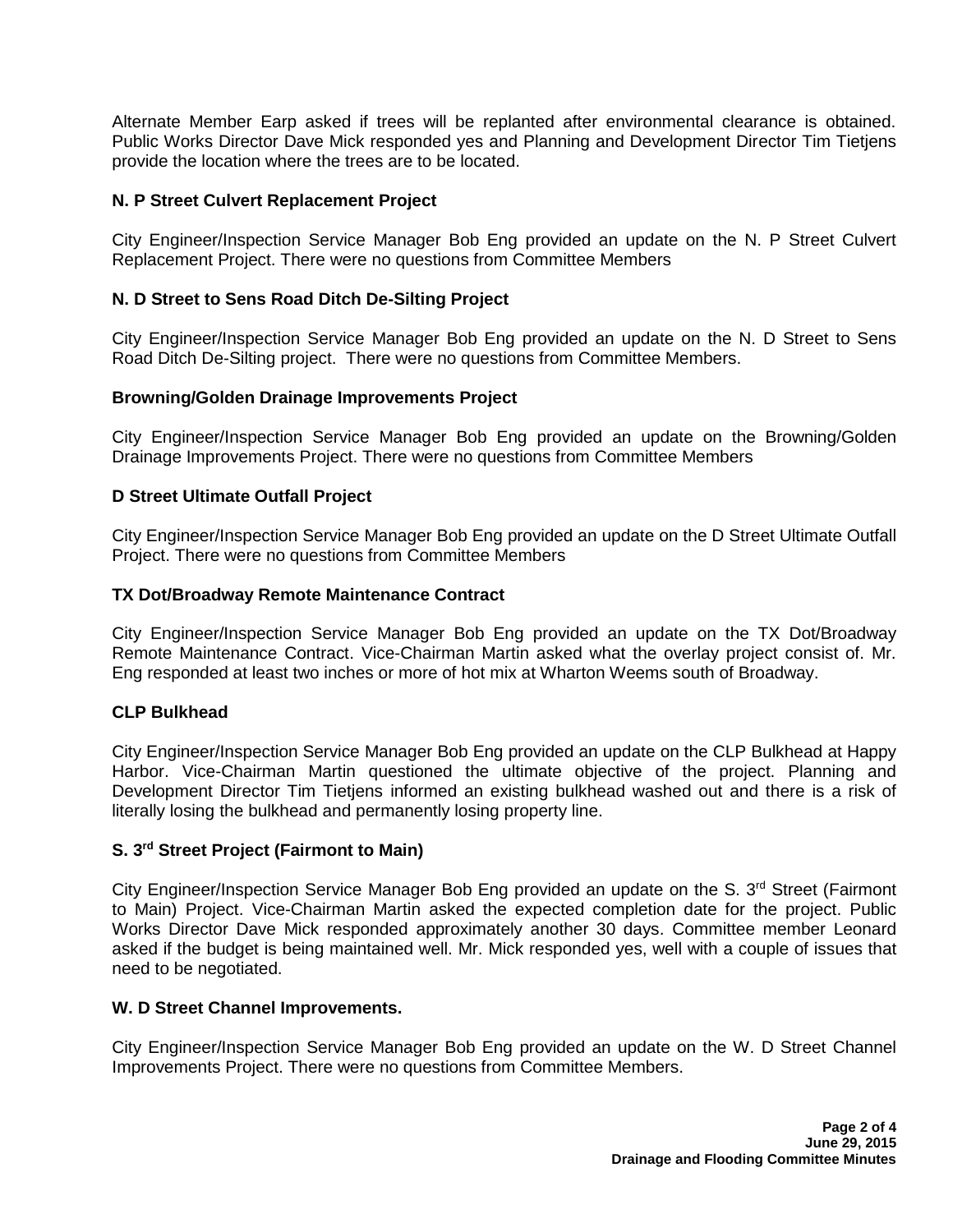### **W. D Street Channel Protection**

City Engineer/Inspection Service Manager Bob Eng provided an update on the W. D Street Channel Protection Project. There were no questions from Committee Members.

#### **F101 Drainage Channel (at Pipeline Corridor)**

City Engineer/Inspection Service Manager Bob Eng provided an update on the F101 Drainage Channel (at Pipeline Corridor) Project. There were no questions from Committee Members.

#### **Brookglen Detention Basins**

City Engineer/Inspection Service Manager Bob Eng provided an update on the Brookglen Detention Basins Project. There were no questions from Committee Members.

#### **Sens Road Reconstruction**

City Engineer/Inspection Service Manager Bob Eng provided an update on the Sens Road Reconstruction. There were no questions from Committee Members.

#### **Pedestrian Bridge at Lakes at Fairmont Greens**

City Engineer/Inspection Service Manager Bob Eng provided an update on the Pedestrian Bridge at Lakes at Fairmont Greens Project. There were no questions from Committee Members.

#### **MS4 Permit**

City Engineer/Inspection Service Manager Bob Eng provided an update on the MS4 Permit. There were no questions from Committee Members.

**(b)** Discussion of Drainage Concerns in the City of La Porte – B. Eng

Committee member Leonard commented during the recent rain events he noticed considerable retention of water in the ditches on Fairmont Parkway and asked if Harris County Flood Control District has plans on repairing elevation for better drainage. Mr. Eng responded he will contact Harris County Flood Control District and inquire about the drainage concern. In addition, Mr. Eng advised if water remains more than seventy-two hours, Harris County Flood Control District will consider it to be a problem. Public Works Director Dave Mick advised Harris County Flood Control District has been contacted to work various ditches on County roads; work has been performed on S. 16<sup>th</sup> Street for a number of weeks; and work is complete on N. 11<sup>th</sup> and N. 12<sup>th</sup> Streets. In addition, Mr. Mick advised a prioritized list of projects for ditches will be sent to the County as per their request.

Vice-Chairman Martin asked if rainfall can be measured around the City of La Porte. Planning and Development Director Tim Tietjens responded yes, there is a website for Harris County with transducers that measures rainfall on fifteen minute increments. Vice Chairman Martin asked if there are any other major projects need to be continued in the City of La Porte after the S. 3<sup>rd</sup> Street Project. Planning and Development Director Tim Tietjens responded yes, F216 Phase II and F101.

Alternate Member Earp requested the F216 Phase II and F101 Projects remain priority and to have Harris County Flood Control District provide some type of relief for drainage in Lomax.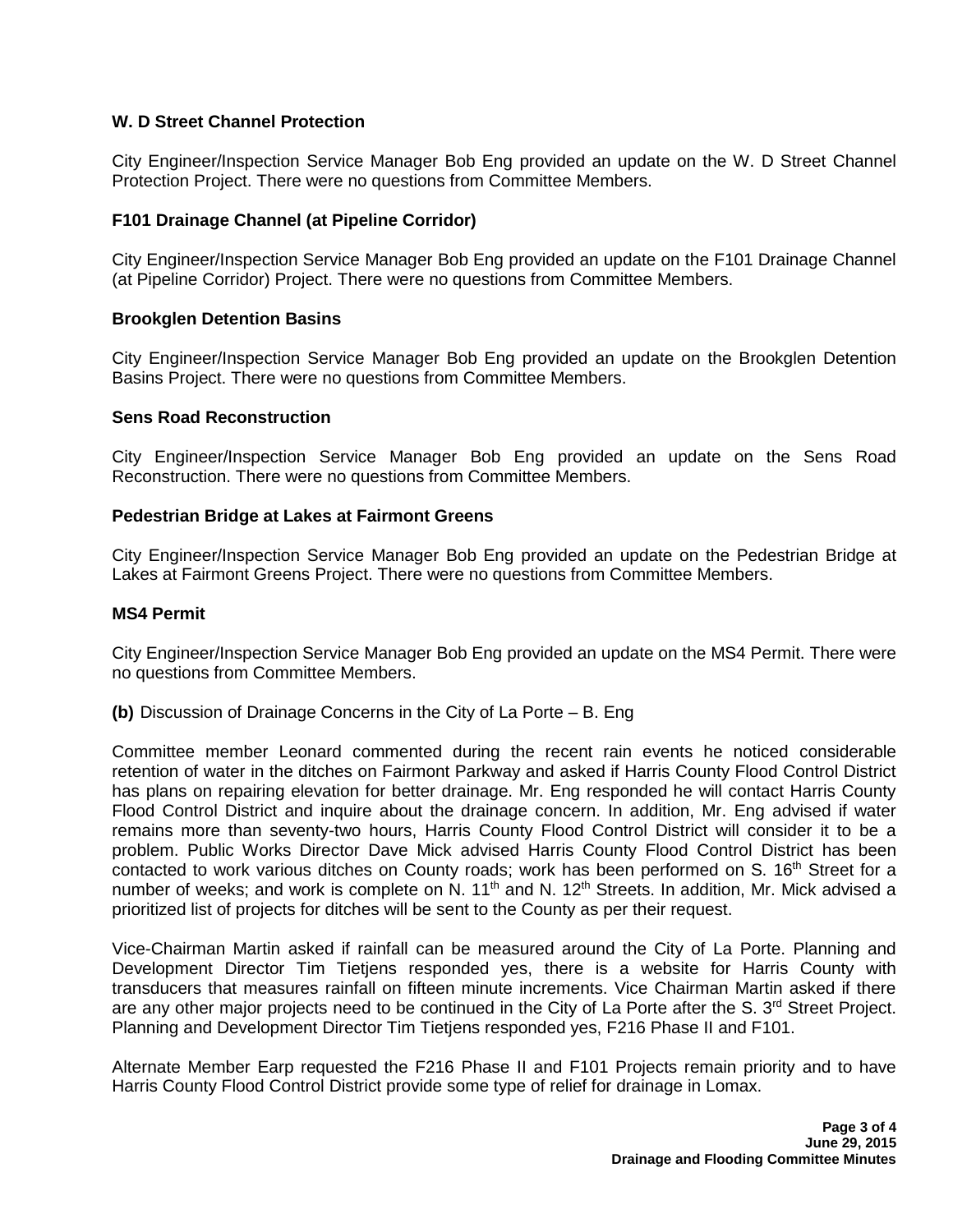Chairman Clausen asked when the Pasadena Land Swap Project will begin. Planning and Development Director Tim Tietjens informed, the City of Pasadena Public Works Director advised they are 8 months away from bidding construction. Committee member Engelken asked when the entrance to Brookwood will be moved farther east as per the agreement with the City of Pasadena, and commented on the amount of dirt on the roadway from dump trucks of contractors. Mr. Tietjens responded he will research and confirm when the entrance will be moved farther east and contact the contractors regarding the dirt in the roadway. Committee member Engelken then asked if the City of Pasadena will build a detention pond with the upcoming HEB grocery store. City Engineer/Inspection Service Manager Bob Eng responded yes there are two detention ponds that exist and Harris County Flood Control District has approved the drainage plans.

# **4. Set date for next Drainage and Flooding Committee Meeting**

The Committee members set the next meeting date tentatively for September 21, 2015 at 5:00 p.m.

### **5. Committee Comments**

Alternate Member Earp thanked Public Works Director Dave Mick for assistance with debris in one of the ditches before a rain event and Chairman Clause commented the drainage improvements on Farrington Blvd., and Fleetwood Dr. have worked wonders during rain events.

### **6**. **Adjourn**

There being no further business the meeting was adjourned at 5:55 p.m.

Respectfully submitted,

\_\_\_\_\_\_\_\_\_\_\_\_\_\_\_\_\_\_\_\_\_\_\_\_\_\_\_\_\_\_\_\_\_\_ Sharon Harris, Deputy City Secretary

Passed and approved on this 13<sup>th</sup> day of June 2018.

\_\_\_\_\_\_\_\_\_\_\_\_\_\_\_\_\_\_\_\_\_\_\_\_\_\_\_\_\_\_\_\_\_\_\_\_\_ Chairman of Drainage and Flooding Committee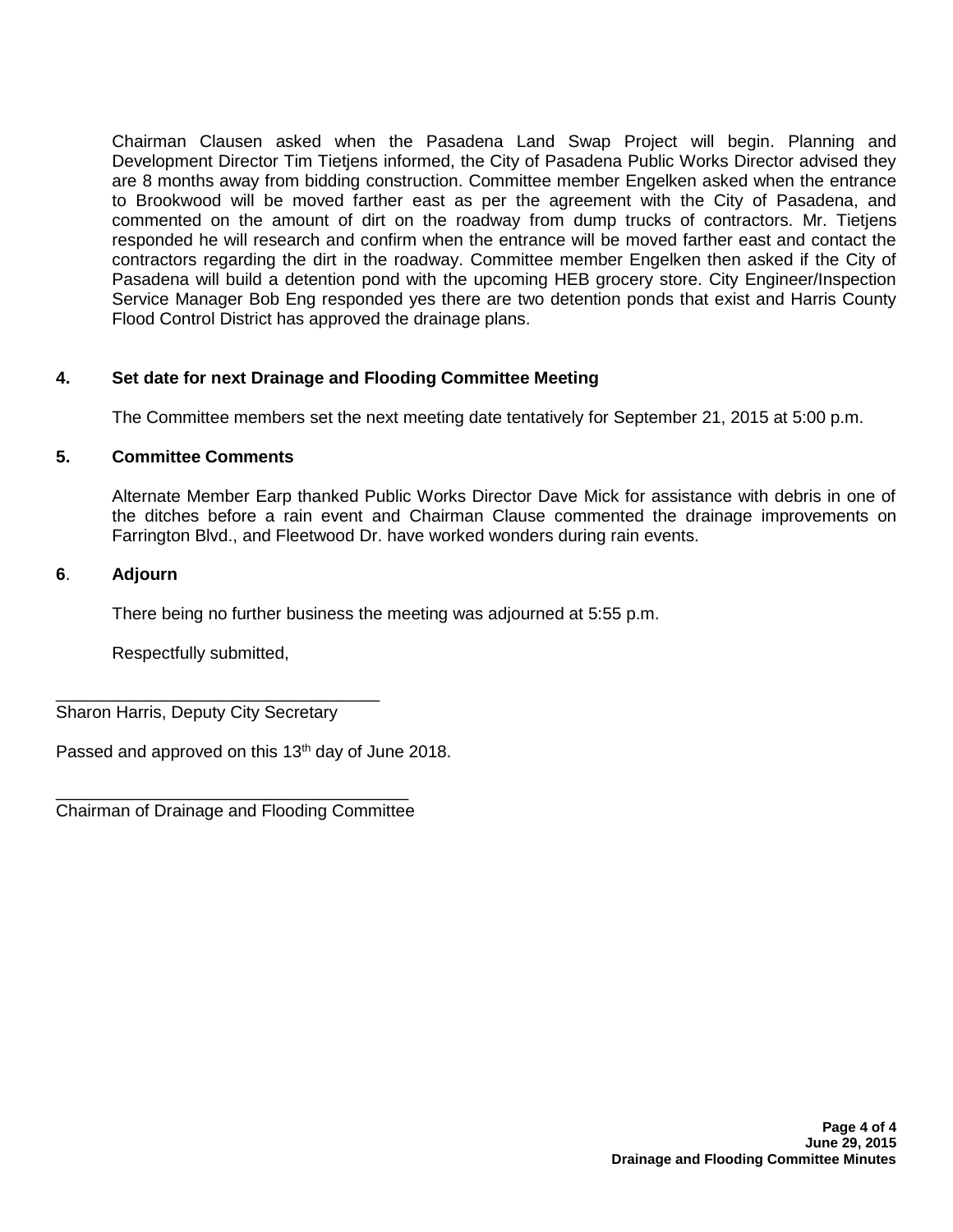| Agenda Date Requested: June 11, 2018 |                                              | Appropriation |                                      |
|--------------------------------------|----------------------------------------------|---------------|--------------------------------------|
| Requested By: Sharon Harris          |                                              |               | Source of Funds:<br>N/A              |
| Department:                          | City Secretary's Office                      |               | Account Number:                      |
| Report: $\circledcirc$               | Resolution: $\bigcirc$ Ordinance: $\bigcirc$ |               | Amount Budgeted:                     |
| <b>Exhibits:</b>                     |                                              |               | Amount Requested:                    |
|                                      |                                              |               | $\odot$ YES<br>Budgeted Item:<br>ONO |
|                                      |                                              |               |                                      |

## **SUMMARY**

The Drainage and Flooding Committee consist of three members and one alternate.

The current members are Councilmembers Jay Martin, Chuck Engelken and Danny Earp. The alternate will be appointed by City Councilat a later date.

The Committee is being asked to fill the Chairman and/or Vice-Chairman positions.

### **Action Required:**

Consider appointing a Chairman and/or Vice-Chairman of the Drainage and Flooding Committee.

**Approved for Drainage Committee Agenda**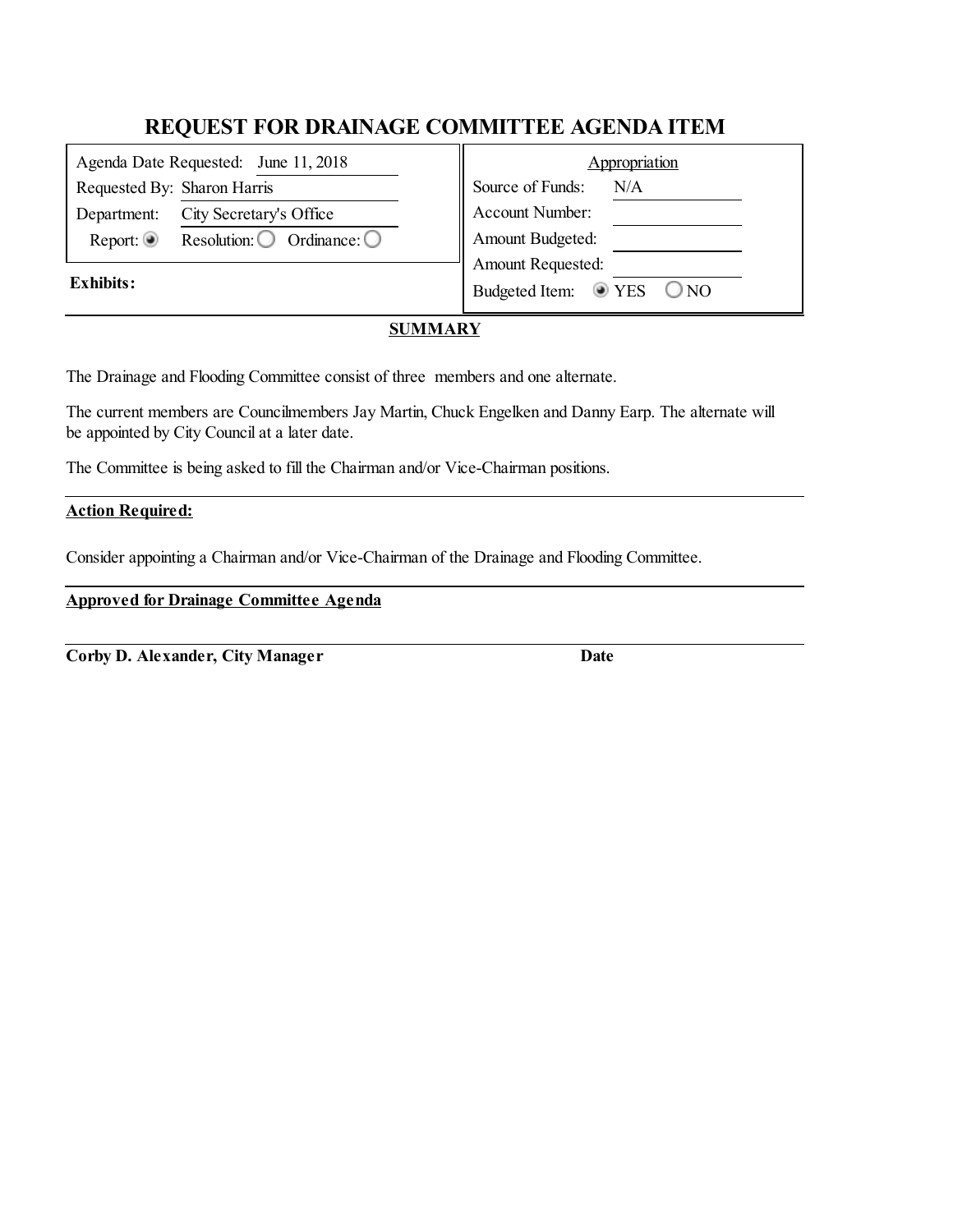| Appropriation                                    |
|--------------------------------------------------|
| Source of Funds:                                 |
| Account Number:                                  |
| Amount Budgeted:                                 |
| <b>Amount Requested:</b>                         |
| Budgeted Item: <sup>1</sup> YES<br>$\bigcirc$ NO |
|                                                  |

# **SUMMARY**

Approximately 400 LF of 24" corrugated metal pipe (two parallel 200 LF segments), serving as the ultimate outfall for half of the Shady Oaks subdivision, was inspected after Hurricane Harvey. Approximately half of the 24" diameter pipe was filled with sedimentation due to severe pipe deterioration along the entire span of the line segment(s). Sedimentation was removed to restore full functionally. In-house crews completed the replacement of the 400 LF of deteriorated pipe in late May.

### **Action Required:**

**Approved for Drainage Committee Agenda**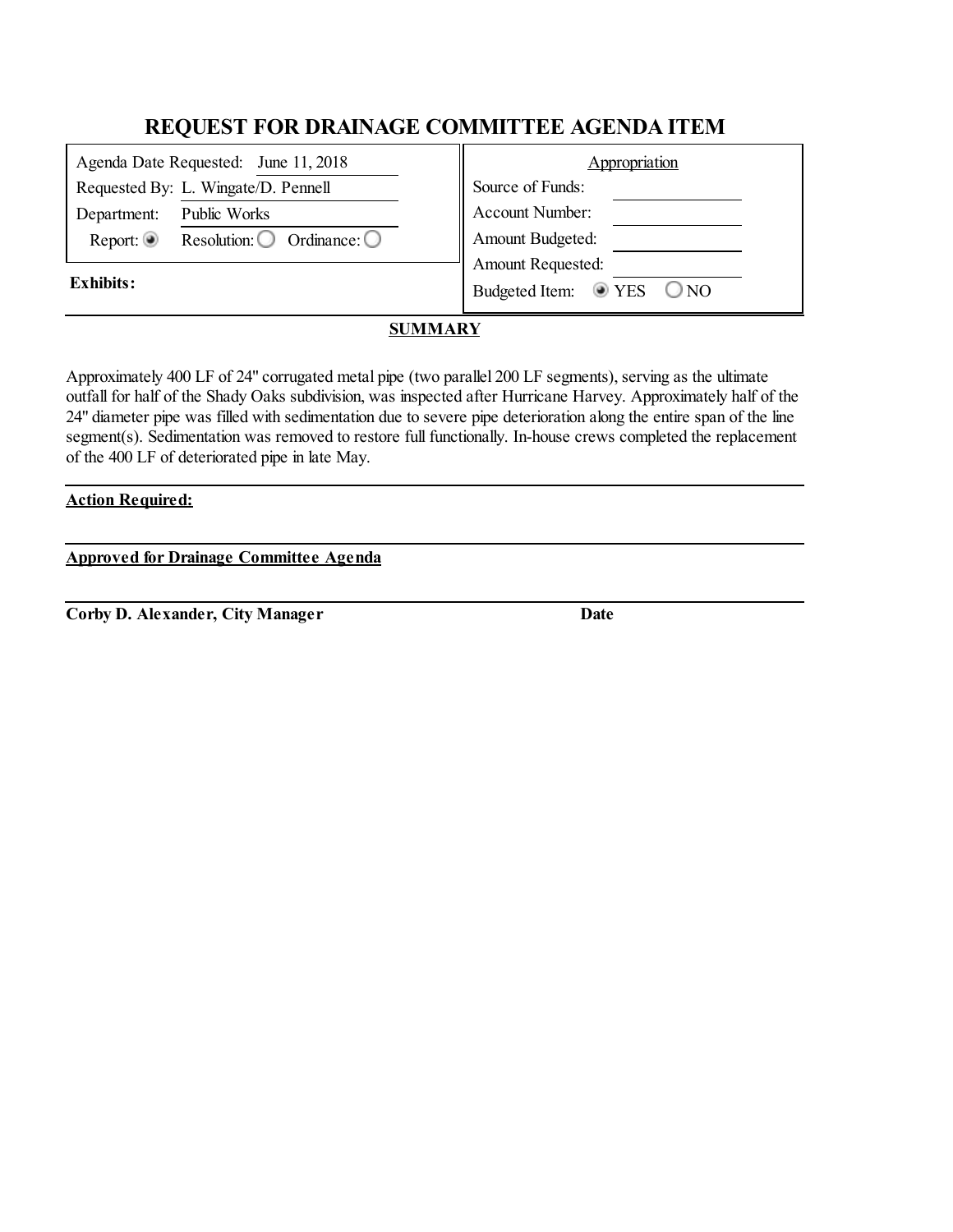| Agenda Date Requested: June 11, 2018                                   | Appropriation                        |
|------------------------------------------------------------------------|--------------------------------------|
| Requested By: L. Wingate/D. Pennell                                    | Source of Funds:                     |
| Public Works<br>Department:                                            | Account Number:                      |
| Report: $\circledcirc$<br>Resolution: $\bigcirc$ Ordinance: $\bigcirc$ | Amount Budgeted:                     |
|                                                                        | Amount Requested:                    |
| Exhibits:                                                              | $\odot$ YES<br>Budgeted Item:<br>ONO |

# **SUMMARY**

Approximately 800 linear feet of RCP pipe, ranging in size from 15" to 24", exists within the Bayside Terrance Subdivision, which has not been properly maintained due to access issues attributed to limited access to infrastructure, provided within a five foot utility easement. Portions of Hamilton Street and Fondren Street utilize this system to convey stormwater to its outfall point of Galveston Bay. The system fails to function properly, causing flooding within the adjacent portion(s) of the subdivision. A proposed drainage study would discuss feasibility of rerouting this flows from the 800 feet of RCP, towards Bayside Dr. and utilizing the existing system within Bayside Dr. to convey the storm water within the existing system.

## **Action Required:**

**Approved for Drainage Committee Agenda**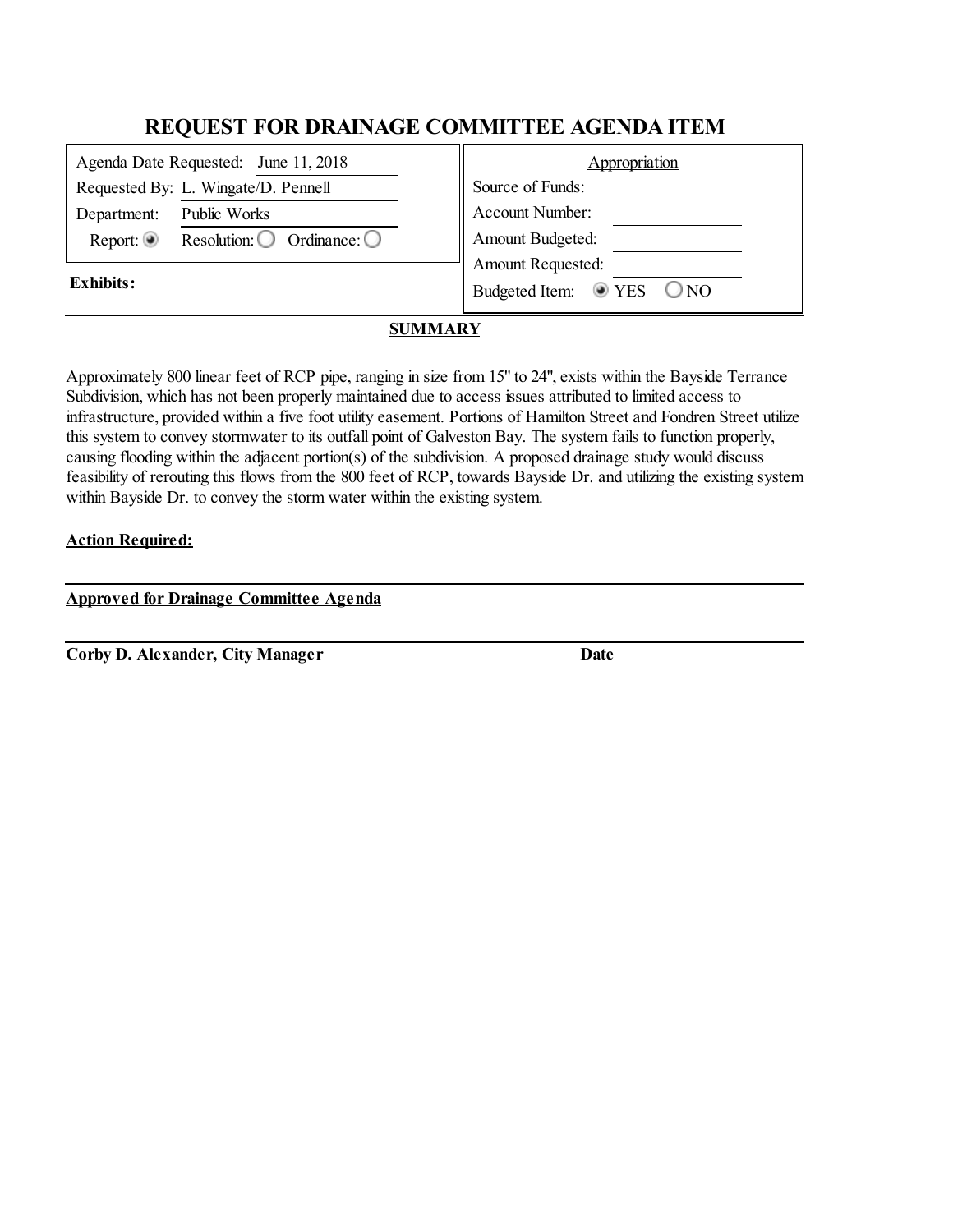| Appropriation                                    |
|--------------------------------------------------|
| Source of Funds:                                 |
| Account Number:                                  |
| Amount Budgeted:                                 |
| <b>Amount Requested:</b>                         |
| Budgeted Item: <sup>1</sup> YES<br>$\bigcirc$ NO |
|                                                  |

# **SUMMARY**

Pine Bluff Subdivision Improvements project includes the reconstruction of streets and storm facilities along Bay Shore Drive, Pine Bluff Street and the lettered streets (A thru F) within the Pine Bluff Subdivision. Drainage design accommodates the 5-year and 100-year rain event within the underground collection system. Roadway elevations were lowered to allow adjacent properties to drain towards the street and reduce structural flooding. Improvements are currently under construction and expected to be completed by March 2019.

### **Action Required:**

**Approved for Drainage Committee Agenda**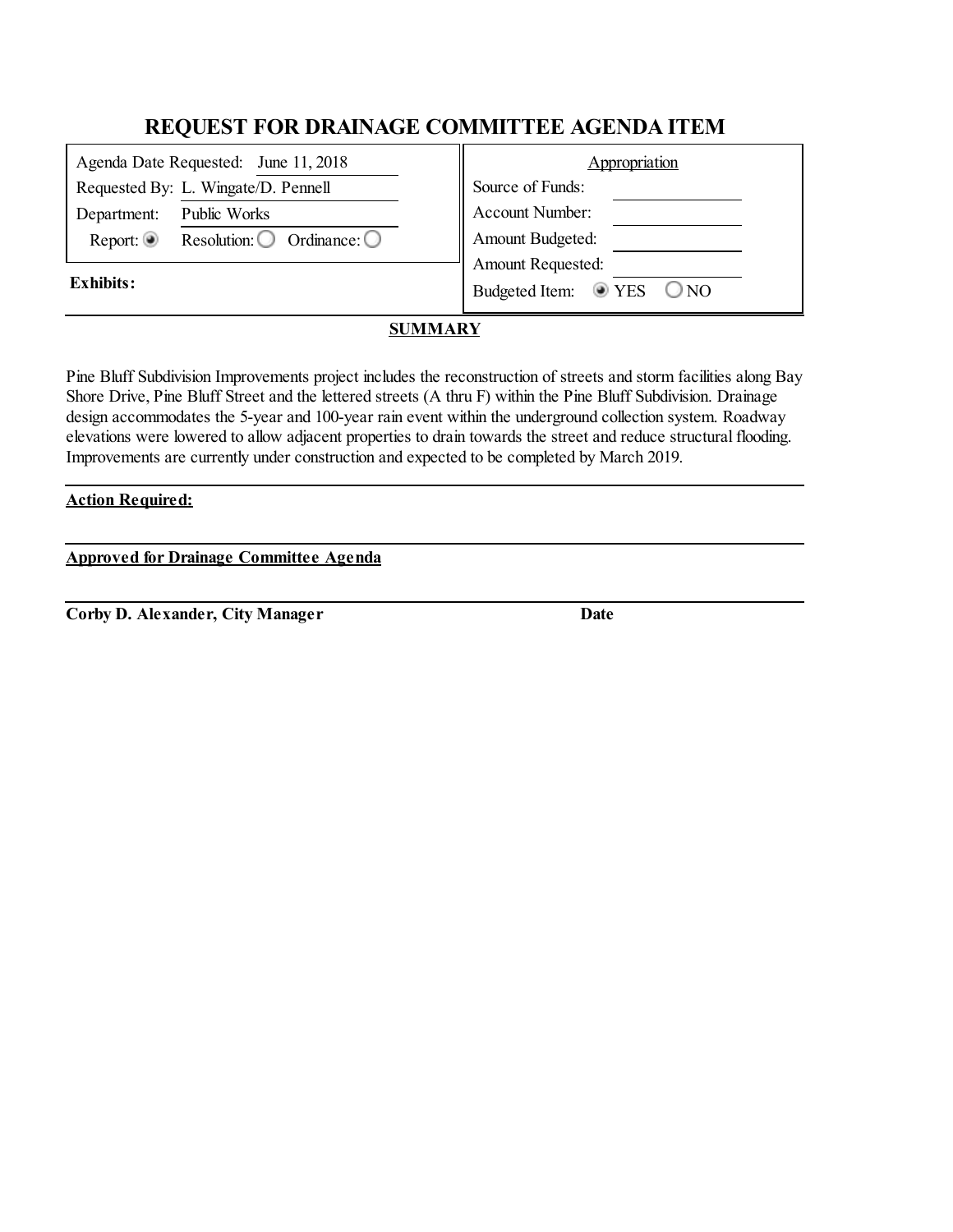| Agenda Date Requested: June 11, 2018                                      | Appropriation                                    |
|---------------------------------------------------------------------------|--------------------------------------------------|
| Requested By: L. Wingate/D. Pennell                                       | Source of Funds:                                 |
| Public Works<br>Department:                                               | Account Number:                                  |
| Report: $\circledcirc$<br>Resolution: $\bigcirc$<br>Ordinance: $\bigcirc$ | Amount Budgeted:                                 |
|                                                                           | Amount Requested:                                |
| Exhibits:                                                                 | Budgeted Item: <sup>T</sup> YES<br>$\bigcirc$ NO |

# **SUMMARY**

Project intended to prepare drainage analysis to address outstanding comments from LFG Drainage report, submitted to HCFCD in 2009, and design drainage infrastructure improvements to convey storm water runoff from the currently undeveloped land north of Wharton Weems Boulevard (approximately 96 acres) to its ultimate outfall location within Taylor Bayou.

Developer has committed to making coordinating with HCFCD and construct necessary improvements. Drainage Report expected to be submitted mid-June.

## **Action Required:**

**Approved for Drainage Committee Agenda**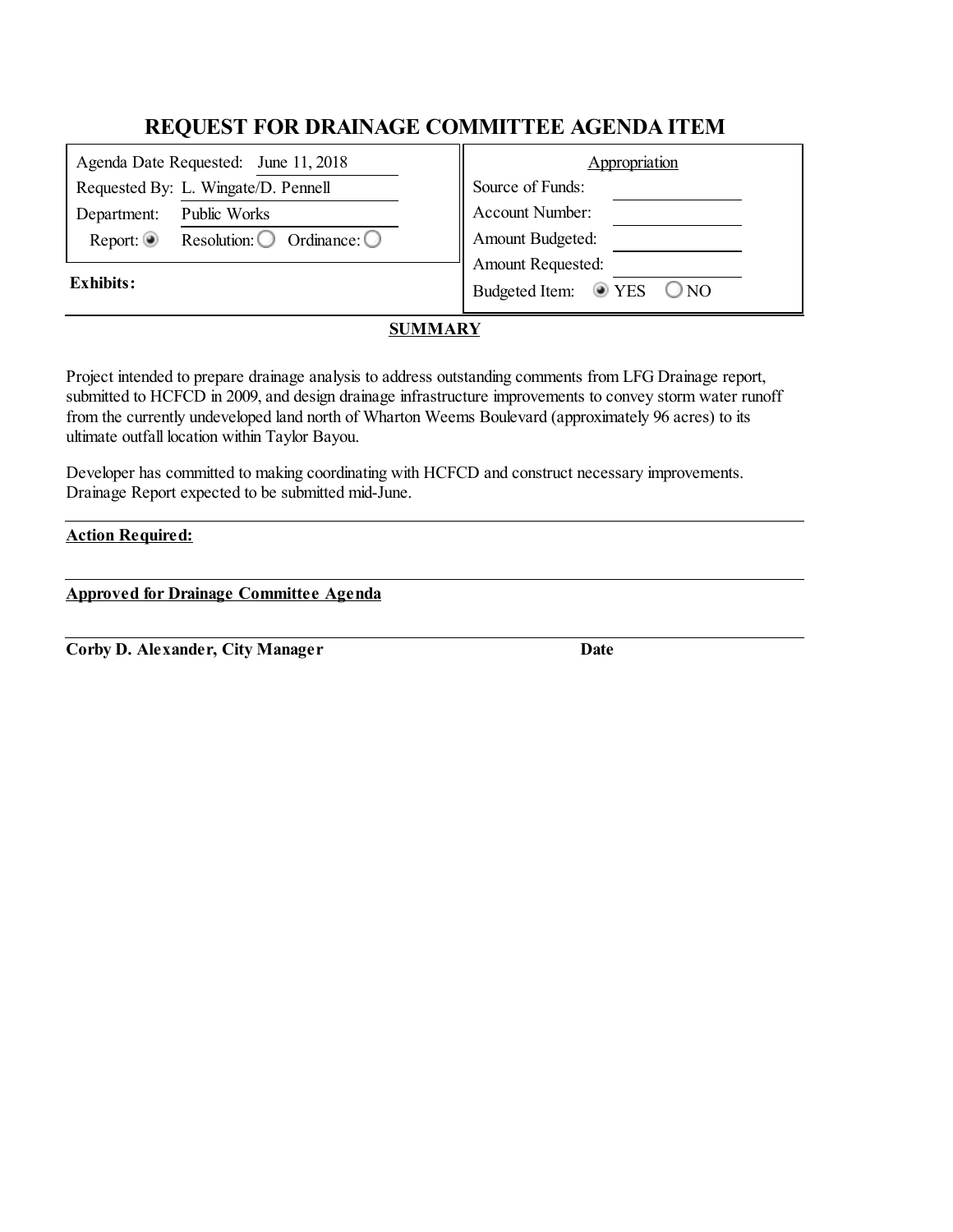| Agenda Date Requested: June 11, 2018                                   | Appropriation                                                       |
|------------------------------------------------------------------------|---------------------------------------------------------------------|
| Requested By: L. Wingate/D. Pennell                                    | Source of Funds:                                                    |
| Public Works<br>Department:                                            | Account Number:                                                     |
| Report: $\circledcirc$<br>Resolution: $\bigcirc$ Ordinance: $\bigcirc$ | Amount Budgeted:                                                    |
| <b>Exhibits:</b>                                                       | Amount Requested:<br>Budgeted Item:<br>$\odot$ YES<br>$\bigcirc$ NO |

# **SUMMARY**

CivilTech Engineering prepared a drainage study, in 2006, for the reconstruction of Crestlane Street (also referred to as Barbours Cut Boulevard) from State Highway 146 to Barbours Cut Terminal, a project length of approximately 12,700 linear feet or 2.4 miles.

Drainage improvements were evaluated along Harris County Flood Control District (HCFCD) Unit F210-00-00 (Bob's Gully) to improve outfall drainage from Barbours Cut Blvd. Flooding problems exist(ed) between Barbours Cut Blvd and West Main Street due to insufficient channel capacity and a flow restriction at the culvert crossing at East Main Street.

The impact analysis concluded that the additional flow capacity provided through East Main Street would increase downstream water surface elevations. It is noted in the study that "the increases in the water surface elevations are maintained within the existing channel banks. Therefore, no adverse impacts would occur along HCFC Unit F210-00-00 in terms of out of bank flooding."

HCFCD Unit F210-00-00 is under the jurisdiction of the City of Morgan's Point, Texas, and the HCFCD. The HCFCD has a 60-foot drainage easement along the channel from Bayridge Street to East Main Street. The City of Morgan's Point has indicated that HCFC Unit F210-00-00 has channelslope failures and erosion problems which have jeopardized private property and utilities. They have expressed their concerns to the Harris County Flood Control District and have requested a channel maintenance project to correct the channel erosion problems.

# **Action Required:**

## **Approved for Drainage Committee Agenda**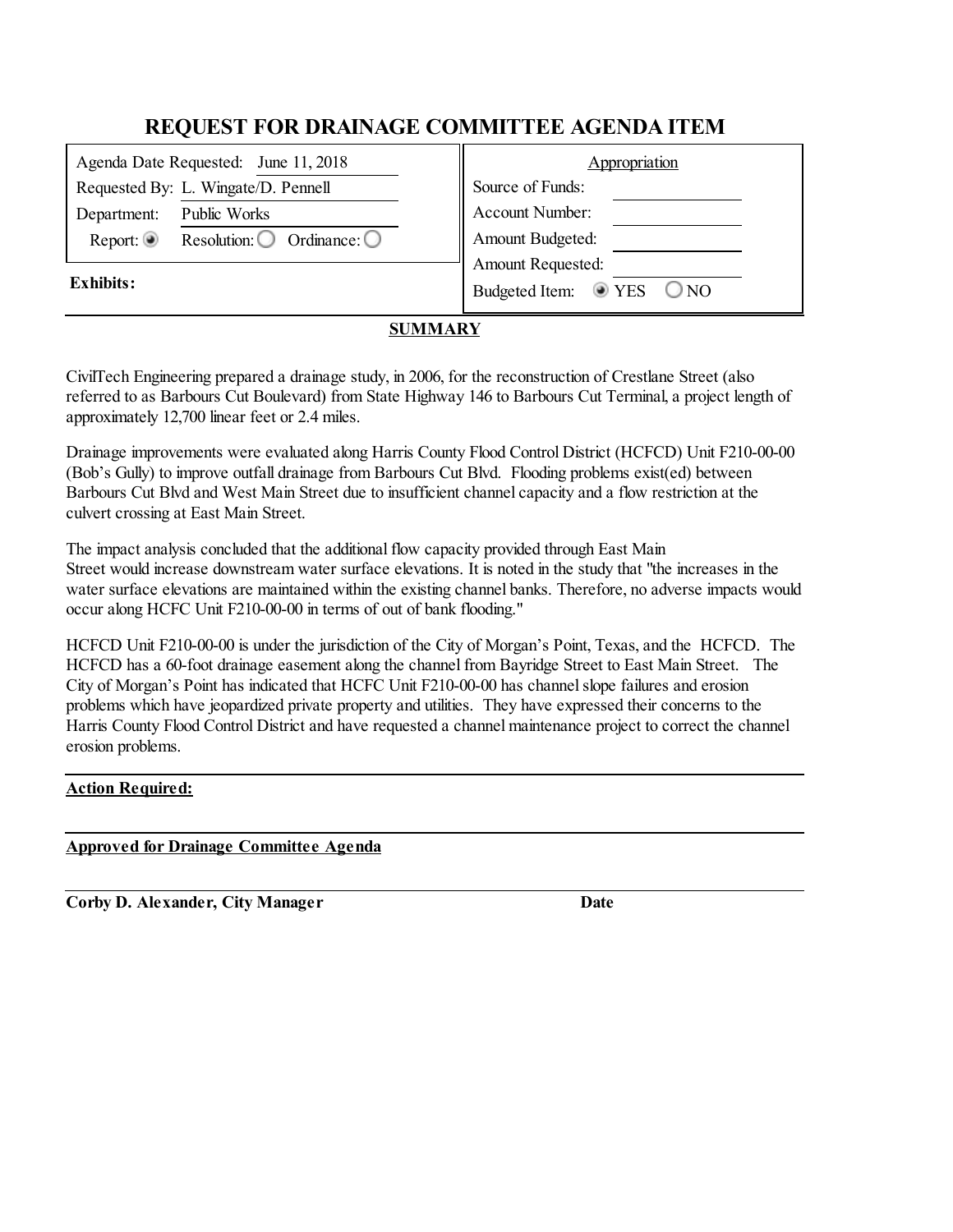| Agenda Date Requested: June 11, 2018 |                                                 | Appropriation |                                                |
|--------------------------------------|-------------------------------------------------|---------------|------------------------------------------------|
| Requested By: L. Wingate/D. Pennell  |                                                 |               | Source of Funds:                               |
| Department:                          | Public Works                                    |               | Account Number:                                |
| Report: $\circledcirc$               | Resolution: $\bigcirc$<br>Ordinance: $\bigcirc$ |               | Amount Budgeted:                               |
| Exhibits:                            |                                                 |               | Amount Requested:                              |
|                                      |                                                 |               | $\odot$ YES<br>Budgeted Item:<br>$\bigcirc$ NO |
|                                      |                                                 |               |                                                |

# **SUMMARY**

The segment of 6th St from W. Madison St to W. Main St is considered part of Old La Porte, which was generally noted in the City-Wide Drainage Study as not having sufficient storm sewer capacity due to undersized storm sewer, undersized storm inlets, and/or not enough storm inlets. RPS-Klotz provided an analysis of the existing storm sewer system to identify problem areas within the project limits and provide recommendations for improvements on 6th St and surrounding areas.

The results proved that 6th St from W. Madison St to W. Main St has significant ponding in storm events as low as 5-year event. Recommendations for improvements were provided, however, areas would still experience ponding depths of approximate 6" to 2'.

Thus, additional efforts are required to understand the root cause of flooding in the area and to recommend improvements to reduce flood risk within the area. To accomplish this goal requires an understanding of the limitations and deficiencies of the drainage systems that serve the region, hence the need to proceed with further evaluation of the most downstream section of the storm sewer system to determine the impact that improvements may have on the area upstream, which has been analyzed previously, and allow for objective prioritization of improvement recommendations in the form of Capital Improvement Plan (CIP) projects that are both functionally efficient and financially effective.

## **Action Required:**

#### **Approved for Drainage Committee Agenda**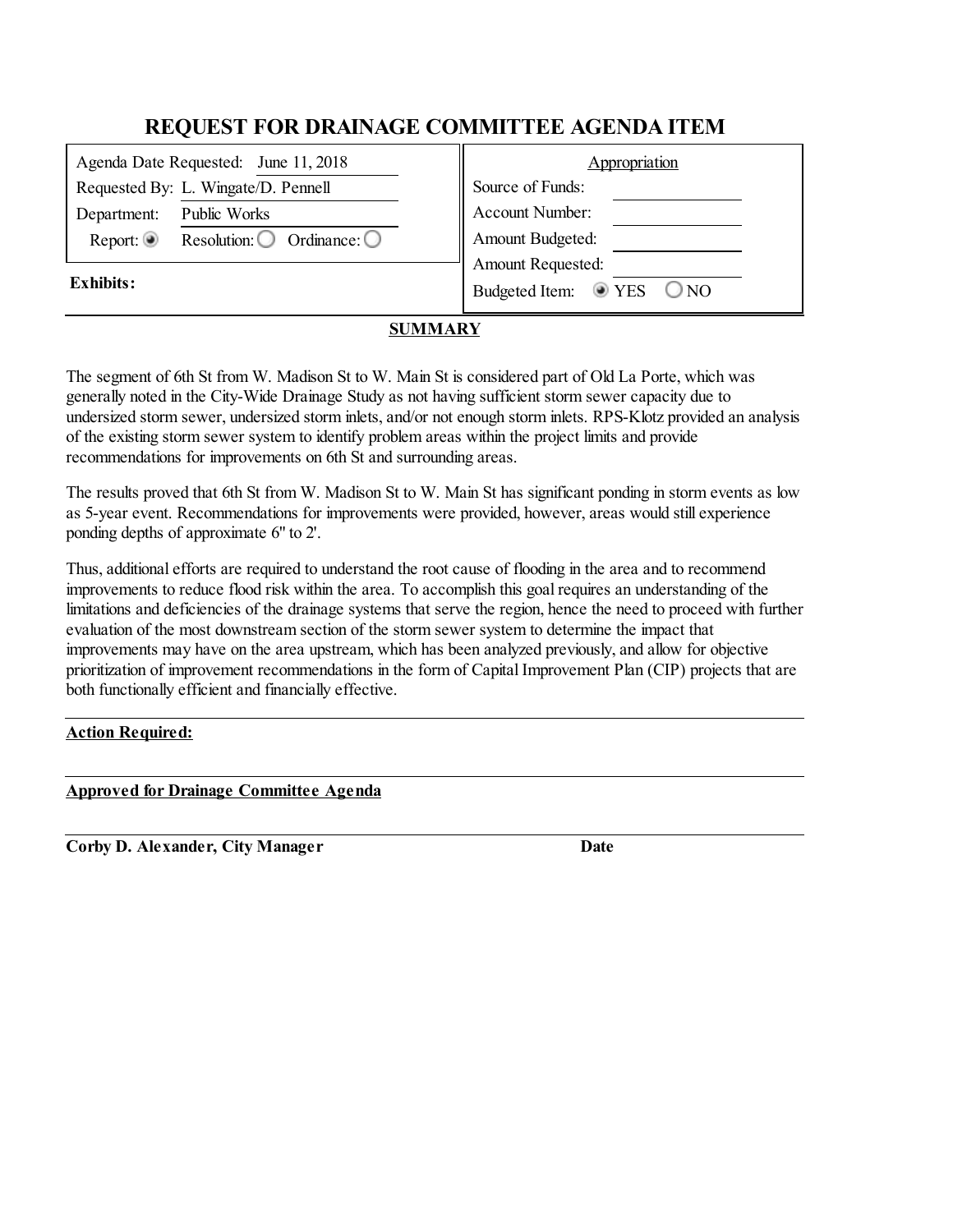| Agenda Date Requested: June 11, 2018                            | Appropriation                                  |
|-----------------------------------------------------------------|------------------------------------------------|
| Requested By: L. Wingate/D. Pennell                             | Source of Funds:                               |
| Public Works<br>Department:                                     | Account Number:                                |
| Report: $\odot$<br>Resolution: $\bigcirc$ Ordinance: $\bigcirc$ | Amount Budgeted:                               |
|                                                                 | Amount Requested:                              |
| <b>Exhibits:</b>                                                | Budgeted Item:<br>$\odot$ YES<br>$\bigcirc$ NO |

## **SUMMARY**

The City retained Civil Concepts in 2017 to perform a "Topographic Survey" of the project area to include the topography of the intersections of the described area and the S 8th Street centerline right-of-way including ditches, drainage structures, and pavement from W Main to W D Street.

Topographic survey determined the drainage flow and capacity of the drainage structures in the study area. Civil Concepts provided recommendations and plan views for improvements in the study area.

Proposed improvements include enclosing the existing roadside ditches and installing approximately 634 linear feet of 48-inch reinforced concrete pipe (RCP); 1,264 linear feet of 42-inch RCP; 484 linear feet 36-inch RCP; and 144 linear feet of 30" RCP; to provide conveyance capacity for at least a 5-year rain event.

### **Action Required:**

**Approved for Drainage Committee Agenda**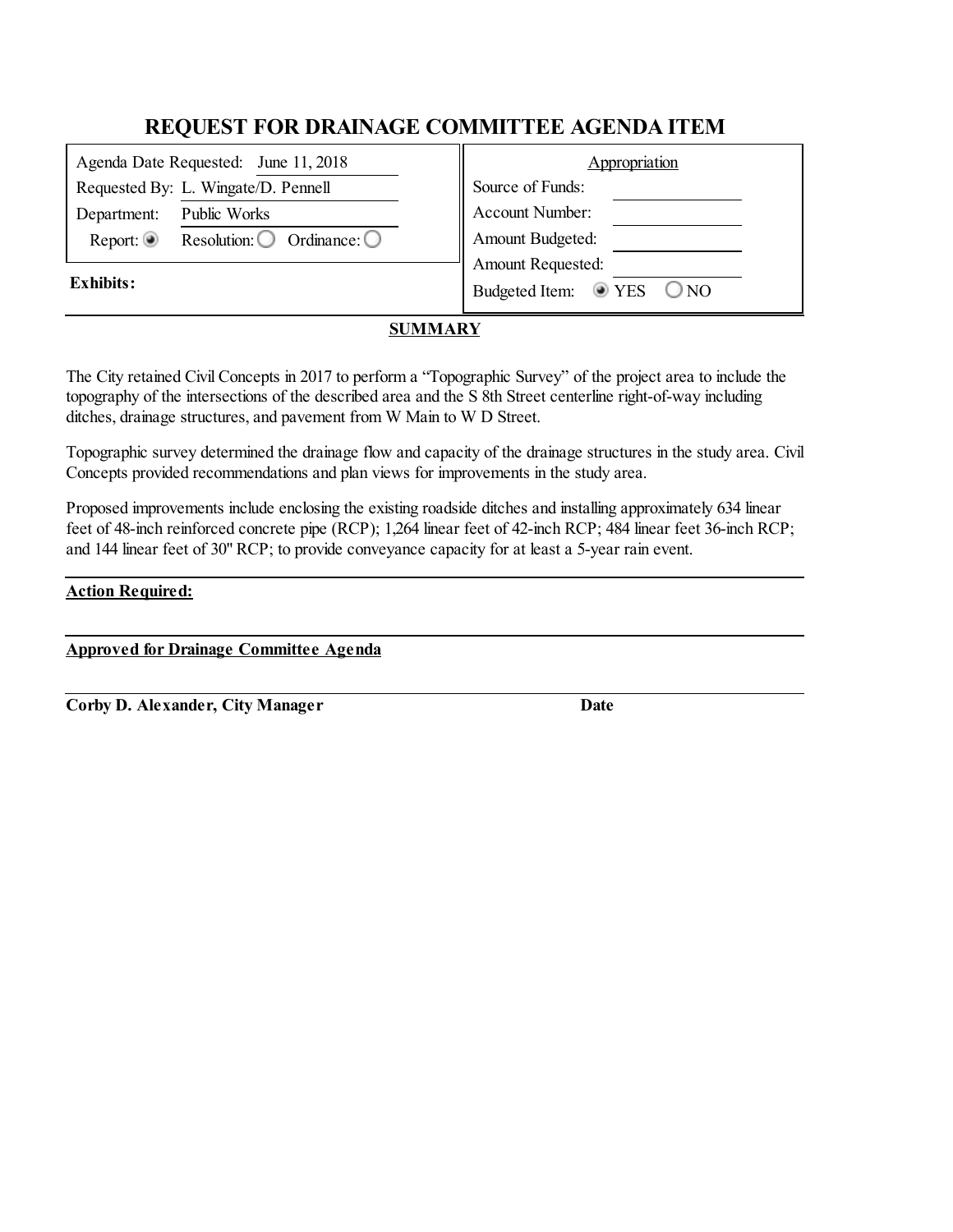| Appropriation                                    |
|--------------------------------------------------|
| Source of Funds:                                 |
| Account Number:                                  |
| Amount Budgeted:                                 |
| <b>Amount Requested:</b>                         |
| Budgeted Item: <sup>1</sup> YES<br>$\bigcirc$ NO |
|                                                  |

# **SUMMARY**

Improvements to Little Cedar Bayou, from Madison Street to 450 feet south of Spencer Highway. Work of the Contract includes, but is not limited to, excavating and disposing off- site approximately 25,984 CY of soil as required for the new channel alignment. Clearing and grubbing, demolition of existing structures, erosion control, and site restoration for approximately 7 acres and planting approximately 400 3-gallon trees. Construction to be completed by December 31, 2018.

#### **Action Required:**

**Approved for Drainage Committee Agenda**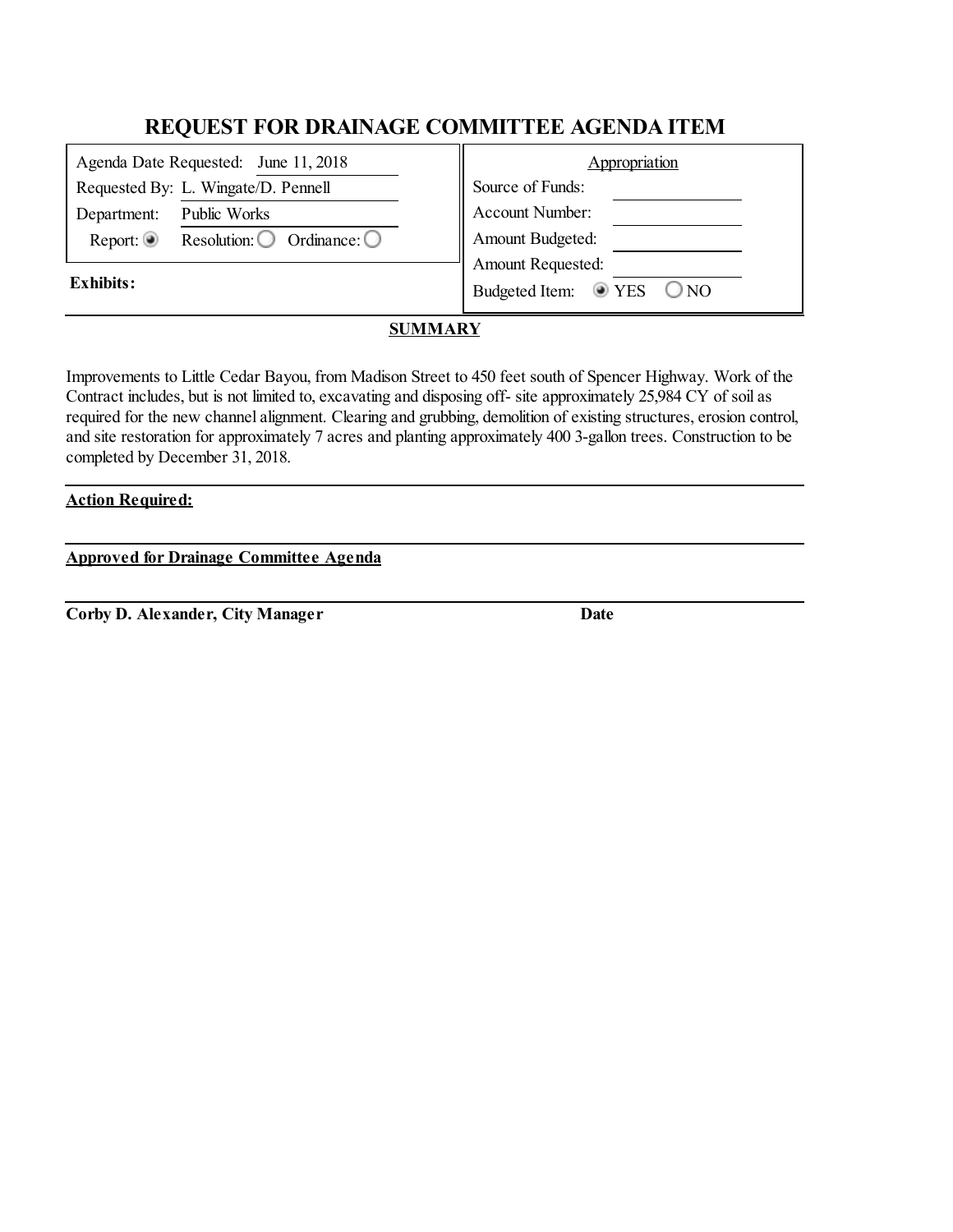| Agenda Date Requested: June 11, 2018 |                                                 | Appropriation                                  |
|--------------------------------------|-------------------------------------------------|------------------------------------------------|
| Requested By: L. Wingate/D. Pennell  |                                                 | Source of Funds:                               |
| Department:                          | Public Works                                    | Account Number:                                |
| Report: $\circledcirc$               | Resolution: $\bigcirc$<br>Ordinance: $\bigcirc$ | Amount Budgeted:                               |
| Exhibits:                            |                                                 | Amount Requested:                              |
|                                      |                                                 | $\odot$ YES<br>$\bigcirc$ NO<br>Budgeted Item: |
|                                      |                                                 |                                                |

## **SUMMARY**

Littler Cedar Bayou exists as a narrow, winding, earthen channel between SH 146 and West Barbours Cut Bouldvard. Downstream of SH 146, parts of the channel have been straightened and improved with concrete slope paving. Upstream of W Barbours Cut Bouldvard, the bayou exists as a relatively straight earthen channel, resembling an oversized roadside ditch.

Improvements to Little Cedar Bayou, from Hwy 146 to Madison, have either been completed or are currently awarded for construction. Improvements include, but are not limited to, excavating and disposing off- site soil as required for the new channel alignment. Clearing and grubbing, demolition of existing structures, erosion control, and site restoration for approximately 5,533 LF of channel. Approximately 4,680 LF of channel remains unimproved upstream, with those improvements slated to be included within Phase III. HCFCD has collected survey data on this most upstream section. in effort to prepared construction drawings to provide direction for routine maintenance and clearing overgrowth, trees, and obstructions; minor erosion control and slope stabilization; and desilting. Those maintenance operations are projected to begin late 4th quarter 2018 or early 1st quarter 2019 (calendar year).

## **Action Required:**

#### **Approved for Drainage Committee Agenda**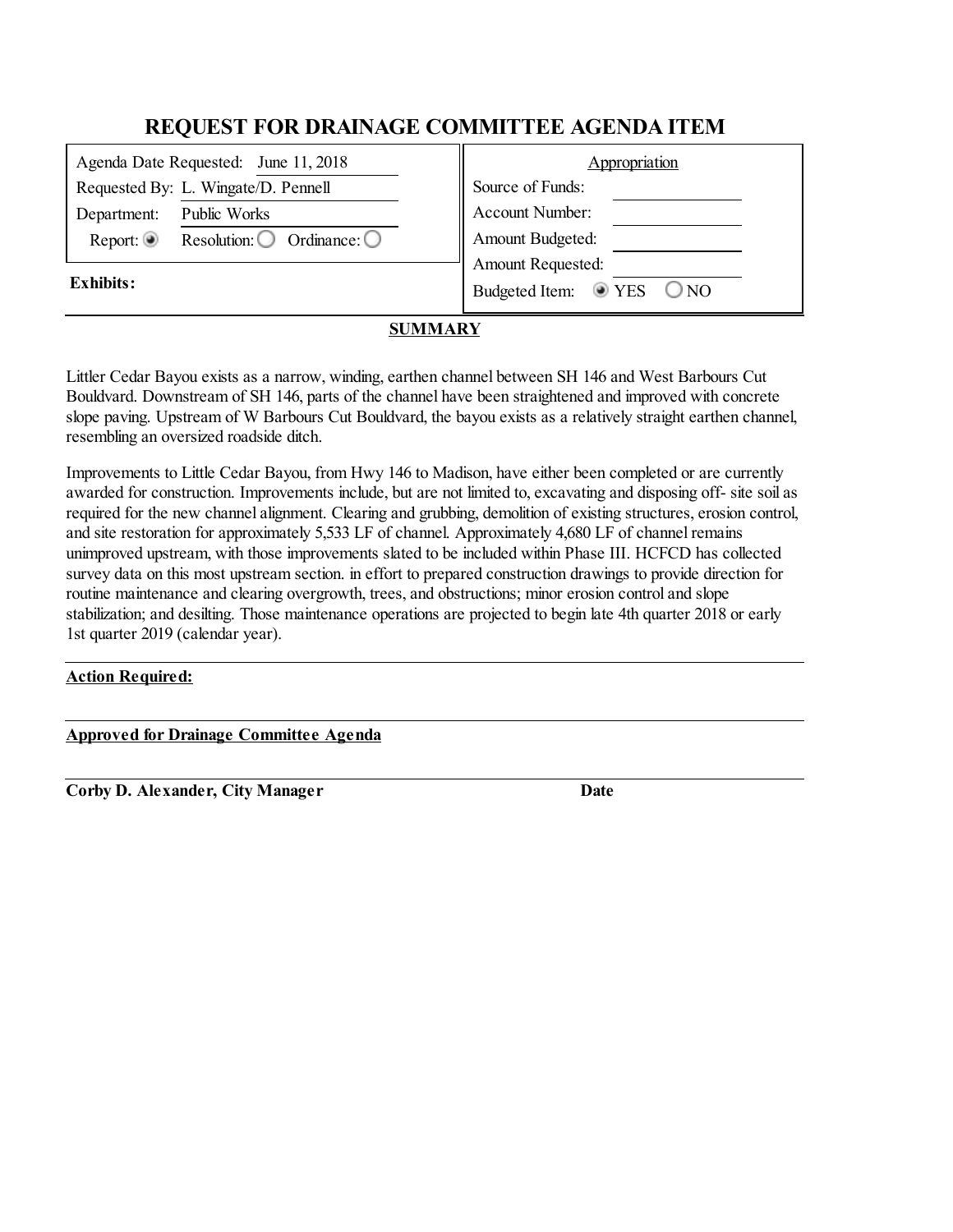| Agenda Date Requested: June 11, 2018 |                                                 | Appropriation                                  |
|--------------------------------------|-------------------------------------------------|------------------------------------------------|
| Requested By: L. Wingate/D. Pennell  |                                                 | Source of Funds:                               |
| Department:                          | Public Works                                    | Account Number:                                |
| Report: $\circledcirc$               | Resolution: $\bigcirc$<br>Ordinance: $\bigcirc$ | Amount Budgeted:                               |
| Exhibits:                            |                                                 | Amount Requested:                              |
|                                      |                                                 | $\odot$ YES<br>$\bigcirc$ NO<br>Budgeted Item: |
|                                      |                                                 |                                                |

# **SUMMARY**

This approximate 1,400 LF segment of the Harris County Flood Control's B106-06-00 Channelserves as drainage conveyance for a portion of the northwestern portion of Lomax. The existing upstream end of the channel is open channel for approximately 1,000 linear feet, then converges to a small diameter pipe, causing a restriction. There are repetitive loss properties adjacent to the restriction. Improvements consist of replacing the existing undersized pipe with approximately 630 LF of '8x3' and 6'3' box culverts and installation of inlets. Construction is substantially complete.

### **Action Required:**

**Approved for Drainage Committee Agenda**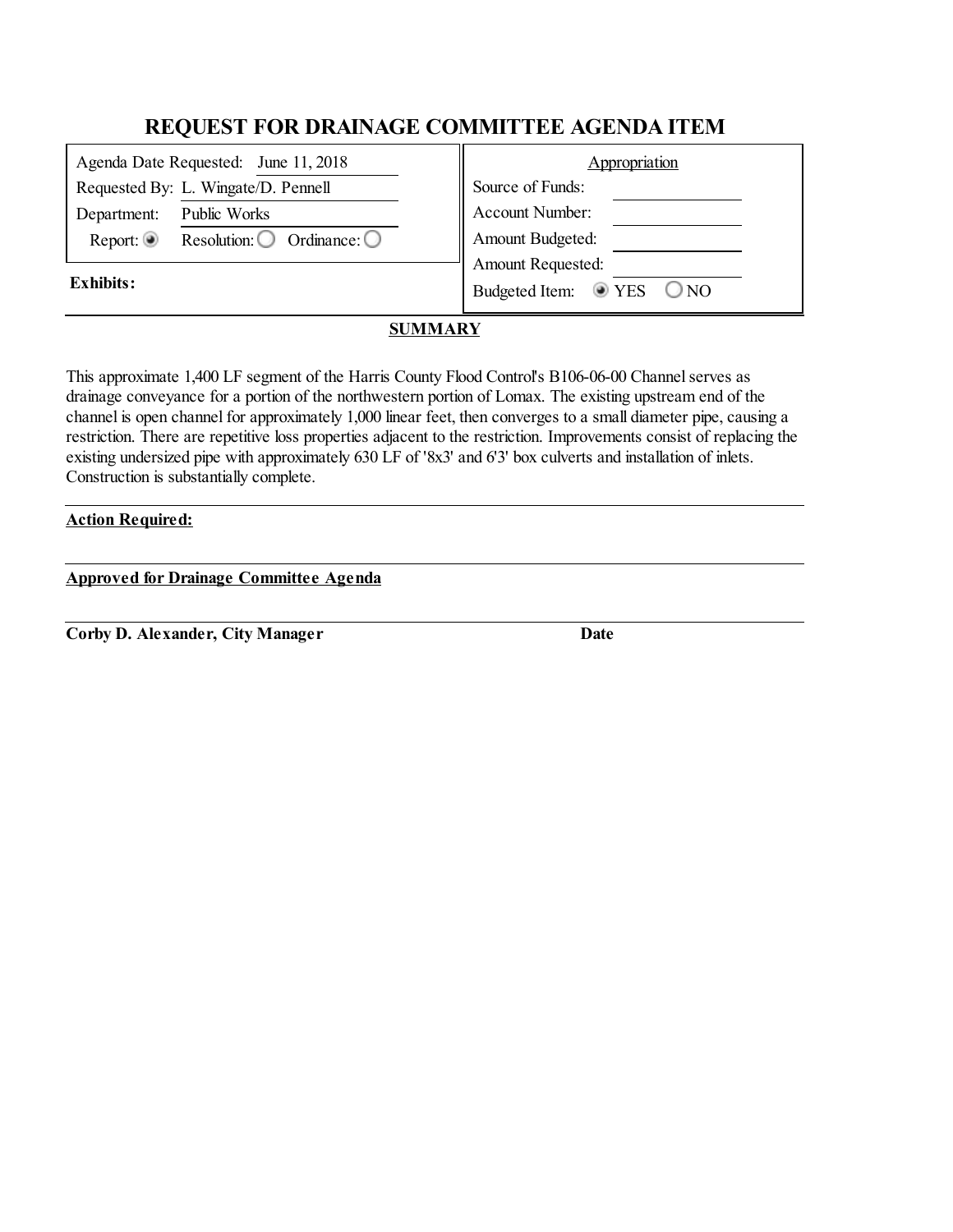| Agenda Date Requested: June 11, 2018                                   | Appropriation                                    |
|------------------------------------------------------------------------|--------------------------------------------------|
| Requested By: L. Wingate/D. Pennell                                    | Source of Funds:                                 |
| Public Works<br>Department:                                            | Account Number:                                  |
| Report: $\circledcirc$<br>Resolution: $\bigcirc$ Ordinance: $\bigcirc$ | Amount Budgeted:                                 |
|                                                                        | Amount Requested:                                |
| <b>Exhibits:</b>                                                       | Budgeted Item: <sup>1</sup> YES<br>$\bigcirc$ NO |
|                                                                        |                                                  |

# **SUMMARY**

On-site and offsite study determined there is no impact from airport drainage run off to the area north(Lomax) of the airport. The on-site study determined that there is impact to the Glen Meadows Subdivision. Onsite detention and increased capacity will be designed to mitigate the impact on Glen Meadows.

## **Action Required:**

**Approved for Drainage Committee Agenda**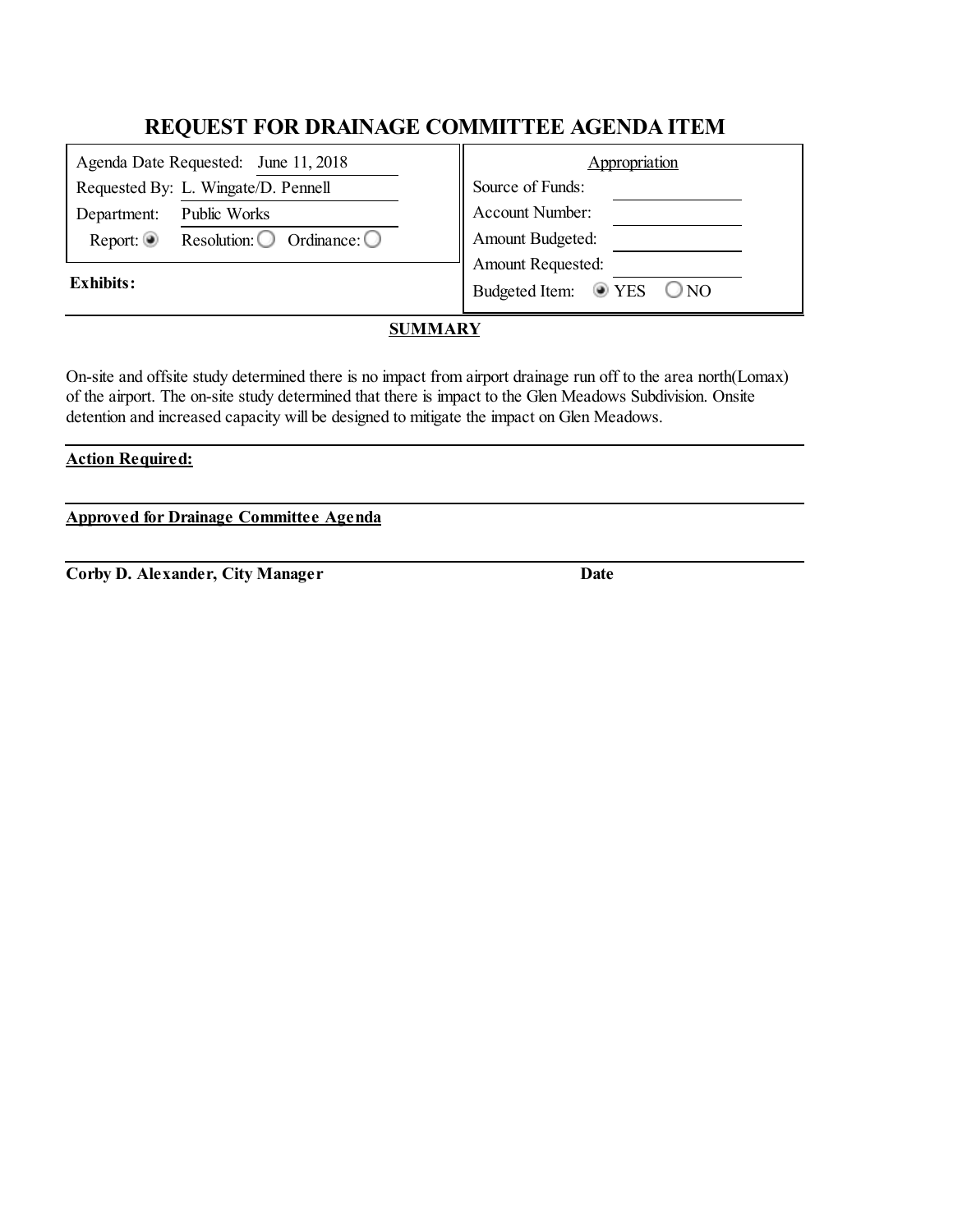| Appropriation                                  |  |
|------------------------------------------------|--|
| Source of Funds:                               |  |
| Account Number:                                |  |
| Amount Budgeted:                               |  |
| Amount Requested:                              |  |
| $\odot$ YES<br>Budgeted Item:<br>$\bigcirc$ NO |  |
|                                                |  |

## **SUMMARY**

Report consisted of an evaluation of the performance of airport drainage system at the west and north boundaries of the airport to address concerns that the airport drainage system may be overwhelmed, in extreme events, leading to stormwater flowing into neighborhoods adjacent to the airport.

The study concluded that there is no impact to the north from the airport. Improvements onsite will mitigate run off into Glen Meadows subdivision.

### **Action Required:**

|  | <b>Approved for Drainage Committee Agenda</b> |  |
|--|-----------------------------------------------|--|
|  |                                               |  |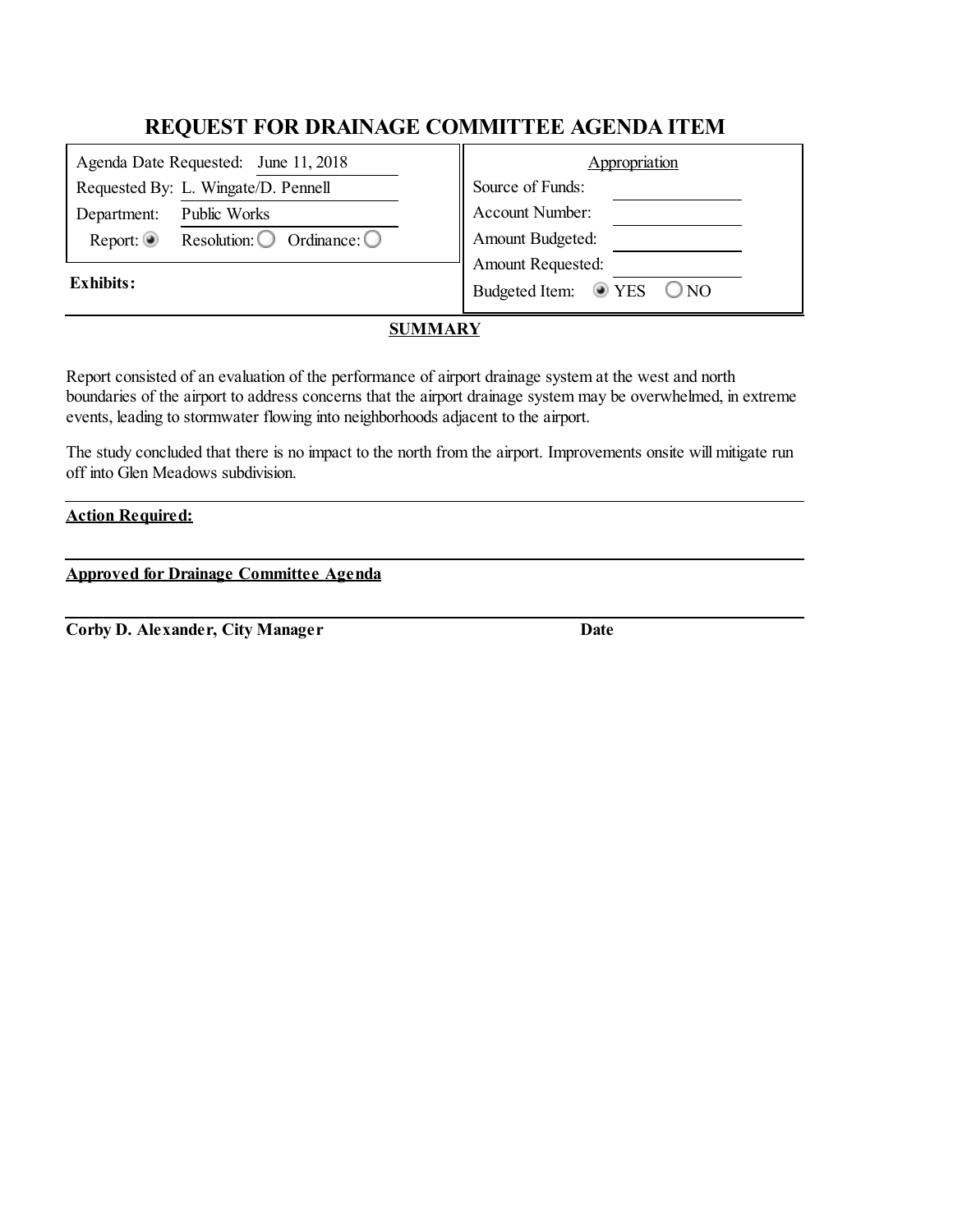| Agenda Date Requested: June 11, 2018                                   | Appropriation                                    |
|------------------------------------------------------------------------|--------------------------------------------------|
| Requested By: L. Wingate/D. Pennell                                    | Source of Funds:                                 |
| Public Works<br>Department:                                            | Account Number:                                  |
| Report: $\circledcirc$<br>Resolution: $\bigcirc$ Ordinance: $\bigcirc$ | Amount Budgeted:                                 |
|                                                                        | Amount Requested:                                |
| <b>Exhibits:</b>                                                       | Budgeted Item: <sup>1</sup> YES<br>$\bigcirc$ NO |

## **SUMMARY**

Staff has been coordinating with Harris County on regarding and desilting roadside ditches along "H", "L", & "P" Streets. Harris County Staff has communicated to City staff that this responsibility would be assigned to their contractor for completion.

## **Action Required:**

**Approved for Drainage Committee Agenda**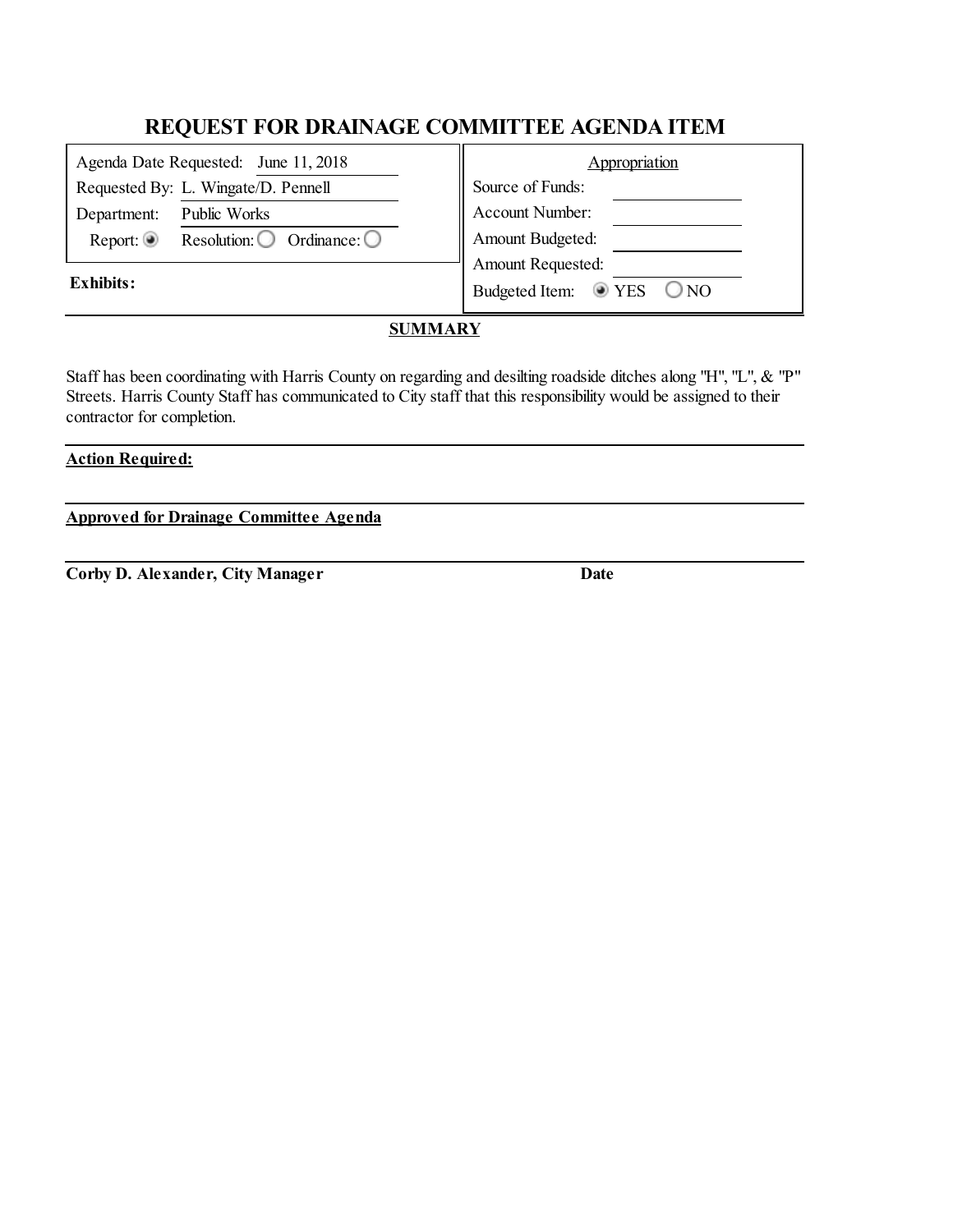| Agenda Date Requested: June 11, 2018 |                                                 | Appropriation                                         |  |
|--------------------------------------|-------------------------------------------------|-------------------------------------------------------|--|
|                                      | Requested By: L. Wingate/D. Pennell             | Source of Funds:                                      |  |
| Department:                          | Public Works                                    | Account Number:                                       |  |
| Report: $\odot$                      | Resolution: $\bigcirc$<br>Ordinance: $\bigcirc$ | Amount Budgeted:                                      |  |
| Exhibits:                            |                                                 | Amount Requested:                                     |  |
|                                      |                                                 | $\circledcirc$ YES<br>$\bigcirc$ NO<br>Budgeted Item: |  |
|                                      |                                                 |                                                       |  |

# **SUMMARY**

Harris County Flood Control District's (HCFCD) F101-06-00 Channel system conveys storm water runoff from the Lomax area and ultimately outfalls into Lower San Jacinto Bay. The downstream section of the channel has been improved to ultimate capacity. An existing pipeline corridor, containing several pipelines located at depths ranging from approximately 2' to 18', cross the channel, limiting the depth of potential channel improvements. Moderate/heavy rain events, compounded with backwater conditions from this section of the channel, contributes to wide-spread flooding within the Lomax Area.

Harris County Flood Control staff has informed Public Works staff that survey data has been collected on this most upstream section. Construction drawings are being prepared in-house, by HCFCD staff, to provide direction on clearing overgrowth, trees, and obstructions; minor erosion control and slope stabilization; and desilting. Construction is projected to begin late 4th quarter 2018 or early 1st quarter 2019 (calendar year).

A high level delineation by KSA found the watershed to be about 310 acres, versus the 583 acres used in the 1987 masterplan. Unit F101-06-00 has a capacity of less than 200 cfs,currently, before it rises out of its banks.

The following options were included within the preliminary draft of the feasibility study prepared by KSA:

1) Fullexcavation of existing 60-ft ROW to construct a concrete channel that willmaximize capacity of current ROW, providing approximately 700 cfs, without deepening the channel.

2) Construct concrete channel from Valley View to the existing drop structure; widen the channel beyond the ROW to convey the 100-year event (1,326 cfs) by maintaining existing flow line of the channel.

3) Construct concrete channel from Valley View to the pipeline corridor and deepen the existing grass lined channel, by one foot, from the pipeline corridor to the existing drop structure.

## **Action Required:**

**Approved for Drainage Committee Agenda**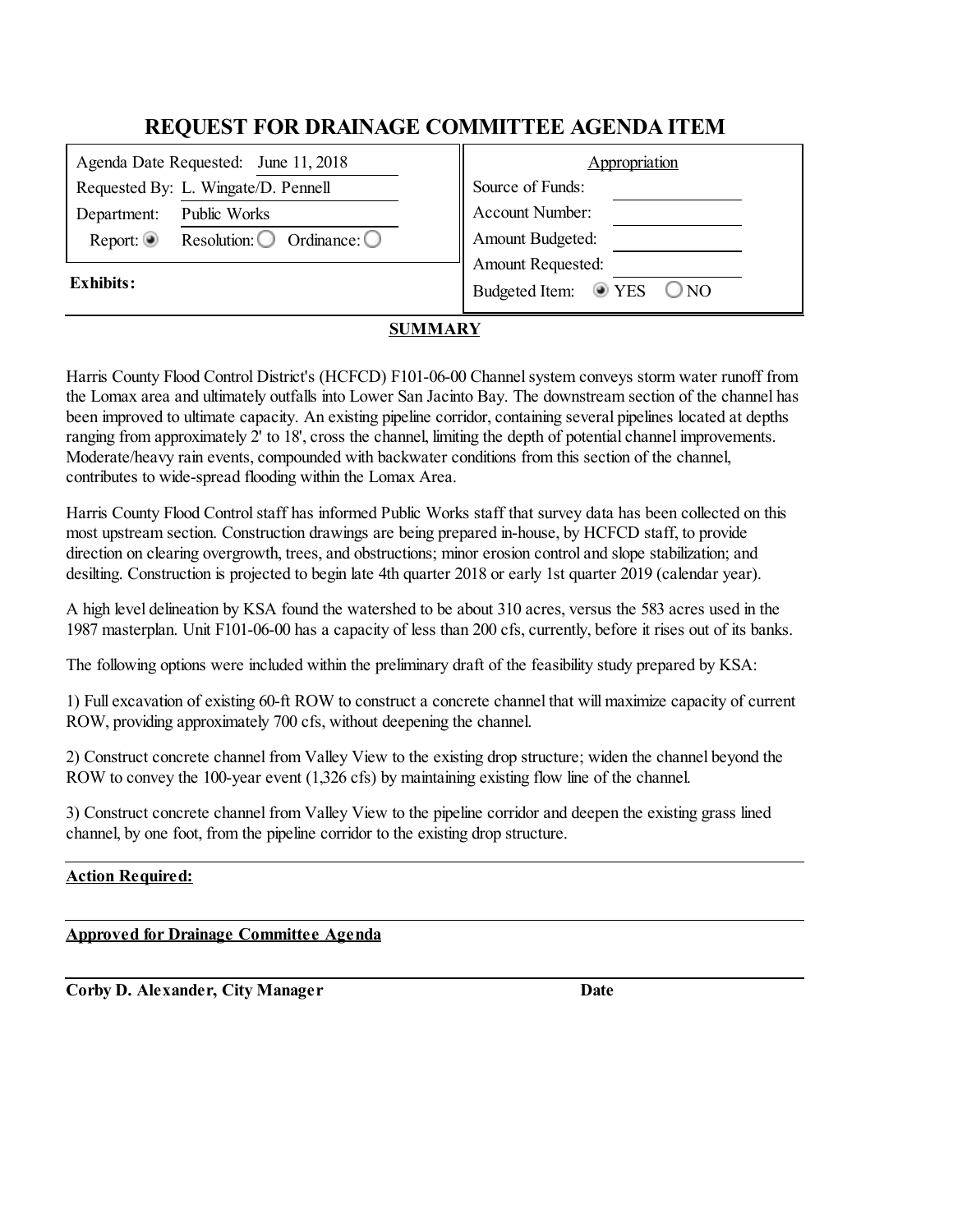| Appropriation                                  |  |
|------------------------------------------------|--|
| Source of Funds:                               |  |
| Account Number:                                |  |
| Amount Budgeted:                               |  |
| Amount Requested:                              |  |
| $\odot$ YES<br>Budgeted Item:<br>$\bigcirc$ NO |  |
|                                                |  |

## **SUMMARY**

Klotz Associates, Inc. provided a report in 2011 analyzing flooding in the Battleground Estates, which indicated that flows within segments of the F101 Channel, north of N  $\lq P$  Street, rise to a level creating capacity limitations which produce frequent out of banks occurrences. The unimproved upstream channel flows into two forty-two inch (42") corrugated metal pipes (CMP), which feed into the improved two 8' x 10' reinforced concrete boxes downstream. LJA Engineering, Inc. provided Engineering Design Services for the recommended improvements of removing the two upstream forty-two inch (42") corrugated metal pipes and extending the dual 8' x 10' reinforced concrete boxes across N 'P' Street. Construction contract has been awarded and is expected to begin by the first week of June.

### **Action Required:**

### **Approved for Drainage Committee Agenda**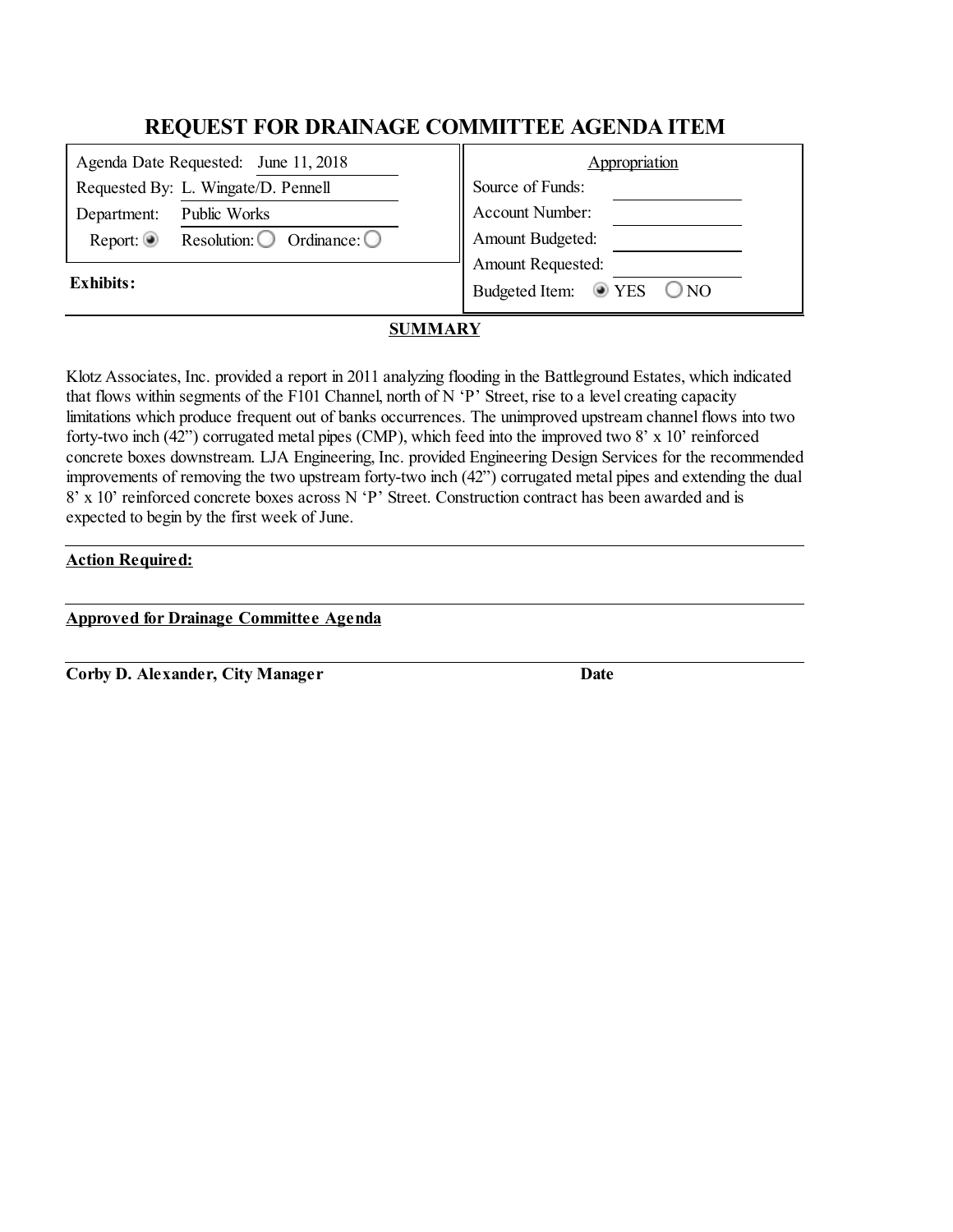| Appropriation                                         |  |
|-------------------------------------------------------|--|
| Source of Funds:                                      |  |
| Account Number:                                       |  |
| Amount Budgeted:                                      |  |
| Amount Requested:                                     |  |
| $\circledcirc$ YES<br>$\bigcirc$ NO<br>Budgeted Item: |  |
|                                                       |  |

## **SUMMARY**

A proposed conditions hydraulic model was developed during the preliminary design for the N P Street Culvert Improvement Project, which recommended replacing the upstream portion of the existing composite structure at N P Street, with structures matching the downstream portion of the composite structure. That project allows for full utilization of the structure's capacity, as well as protect the channel during rainfall events that produce higher amounts of runoff. Per the recommendations of the Phase 1 report, a more detailed Phase 2 engineering analysis of segments F101-00-00 and F101-08-00, that are upstream of N P Street, as well as an evaluation of the roadside ditch drainage conduits within Battleground Estates should be performed to identify necessary improvements to address structural flooding within the area. The more detailed study would evaluate the impacts of culverts located upstream of N P Street, along F-101-00-00 resulting from the 10-, 50-, and 100-year rain event. Channel improvements, and increasing culvert sizes to provide sufficient capacity within culverts along the roadside ditches are the anticipated mitigation efforts.

#### **Action Required:**

**Approved for Drainage Committee Agenda**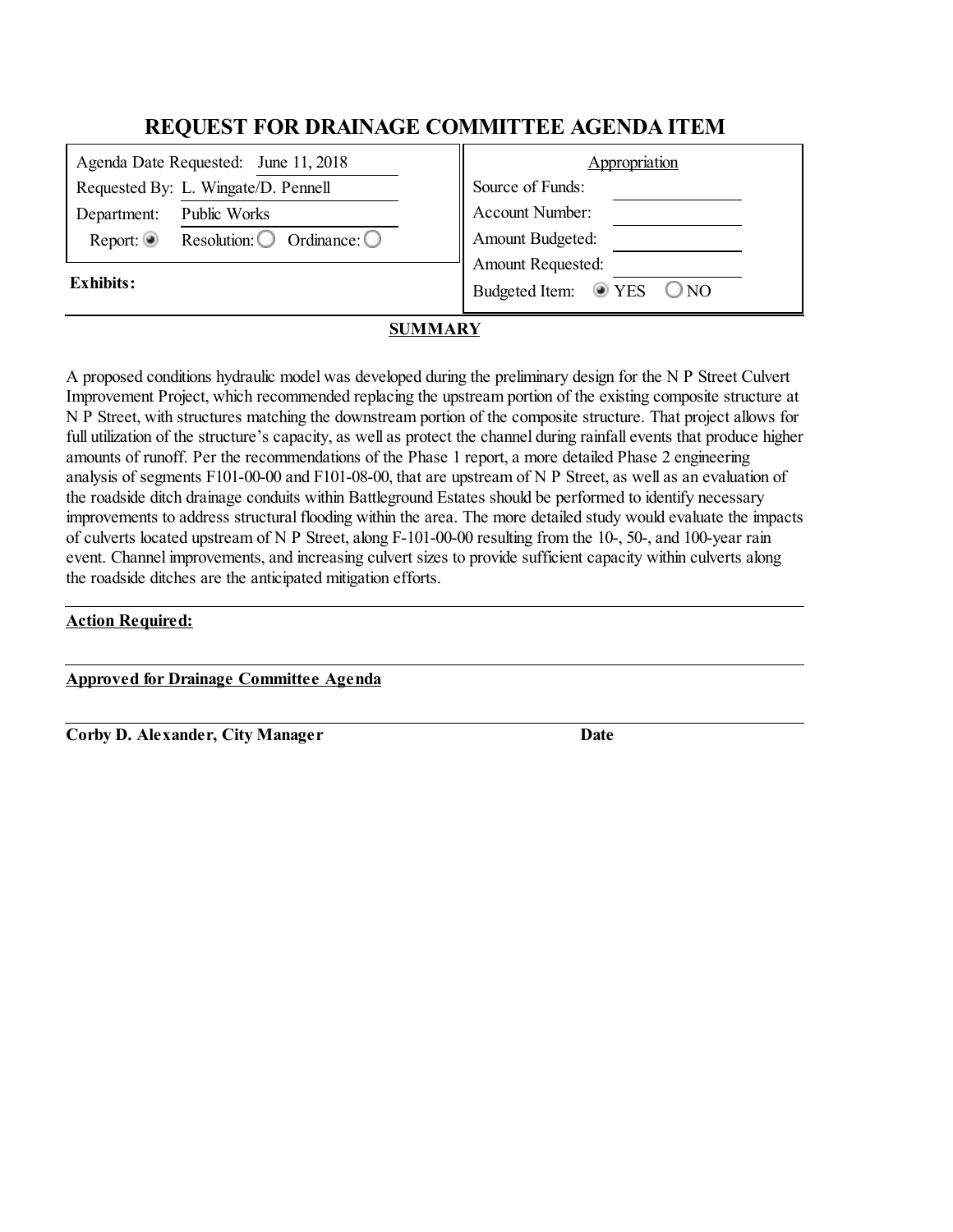| Agenda Date Requested: June 11, 2018 |                                                 | Appropriation                                  |  |
|--------------------------------------|-------------------------------------------------|------------------------------------------------|--|
| Requested By: L. Wingate/D. Pennell  |                                                 | Source of Funds:                               |  |
| Department:                          | Public Works                                    | Account Number:                                |  |
| Report: $\circledcirc$               | Resolution: $\bigcirc$<br>Ordinance: $\bigcirc$ | Amount Budgeted:                               |  |
| Exhibits:                            |                                                 | Amount Requested:                              |  |
|                                      |                                                 | $\odot$ YES<br>$\bigcirc$ NO<br>Budgeted Item: |  |
|                                      |                                                 |                                                |  |

# **SUMMARY**

The proposed storm sewer improvements include re-sloping Coupland Drive to drain towards inlets located throughout the subdivision. The inlets will drain into proposed storm sewer ranging in size from 24" to 30" RCP. This storm sewer will then flow beneath the existing roadside ditch along L Street to a combined outfall with the existing roadside ditch to Big Island Slough. The proposed storm sewer beneath the existing ditch on L Street will be 42" RCP and the combined outfall will need to be a 60" RCP. These improvements will result in no net fill within the Big Island Slough 100-year floodplain. The proposed storm sewer was sized for the 5 year storm event, per the City of La Porte drainage criteria.

## **Action Required:**

**Approved for Drainage Committee Agenda**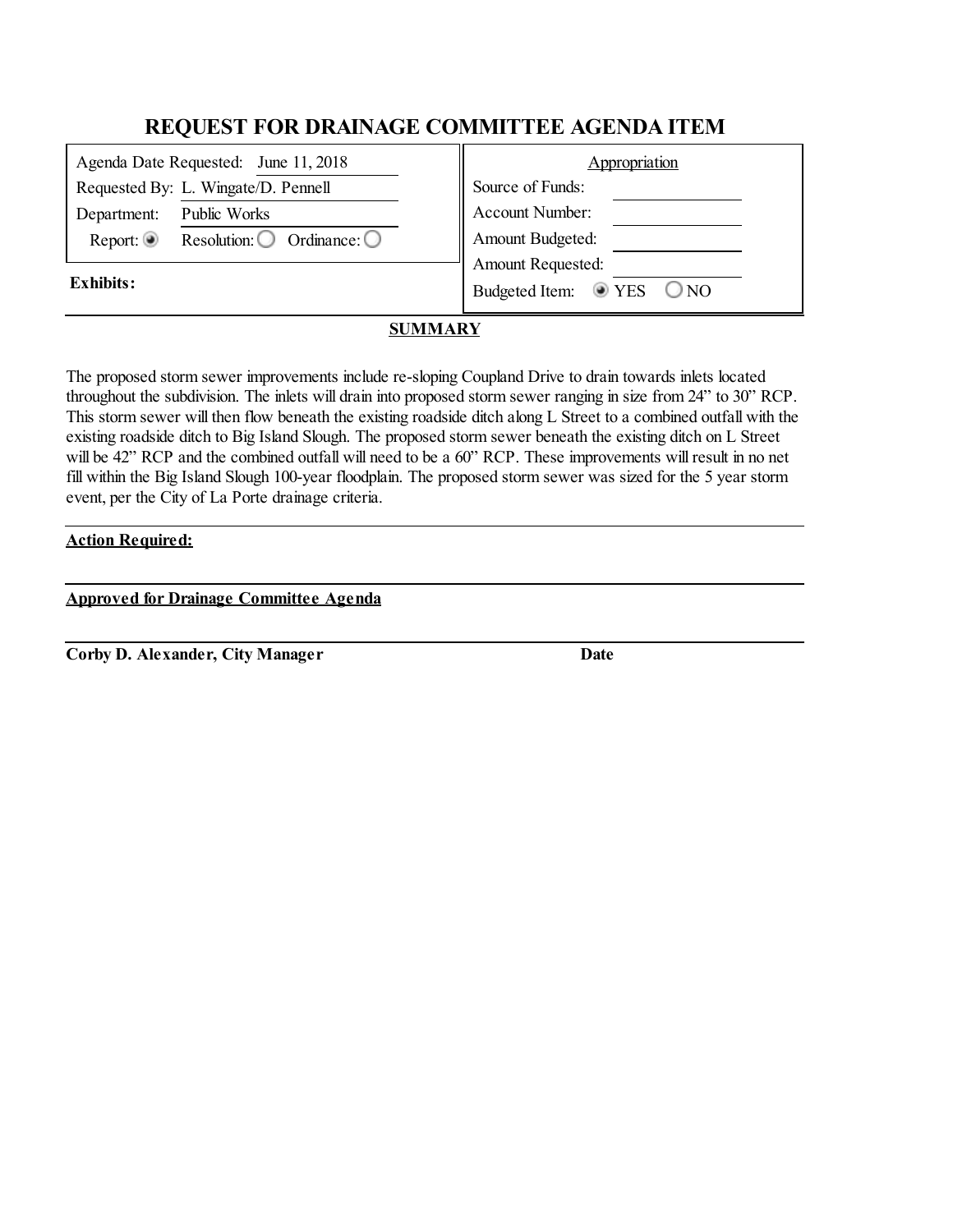|                                          | <b>Budget</b>                               |
|------------------------------------------|---------------------------------------------|
| Requested By: Lorenzo Wingate/D. Pennell | <b>Source of Funds:</b>                     |
| Department: Public Works                 | <b>Account Number:</b>                      |
| Resolution:<br>Ordinance:<br>Report:     | <b>Amount Budgeted:</b>                     |
|                                          | <b>Amount Requested:</b>                    |
| Exhibits:                                | <b>Budgeted Item: YES</b><br>N <sub>O</sub> |

# **SUMMARY & RECOMMENDATION**

The B112-02-00 channel segment of Willow Springs Bayou is a concrete lined trapezoidal channel that flows from east to west, where it merges with the B112-00-00 Channel (Willow Springs Bayou). Flooding in the Brookglen subdivision is due to backwater from B112-00-00 backing up into B112-02-00, per the 2009 Fairmont Park East & Brookglen Drainage Study, prepared by Klotz Associates. The B112-02-00 has about 200-acres of contributing drainage area and the channel is approximately 2,500 feet in length between B112-00-00 and Canada Rd. Willow Springs Bayou is a concrete line trapezoidal channel with a 4' deep low flow section. Upstream of the confluence, the low flow section is 12' wide with 16' benches and concrete riprap side slopes from Deer Park, upstream of Spencer Hwy., to the confluence with B112-02- 00, or 1,200-feet upstream. Downstream of the confluence the low flow section expands to 20' wide with 14' benches and concrete riprap side slopes between B112-02-00 and about 920' downstream where the channel transitions to an earthen trapezoidal section with a 30' bottom width and 4H:1V side slopes. The Willow Springs Bayou continues south of Fairmont Pkwy, into Pasadena and ultimately converges into Armand Bayou.

The City of La Porte is working closely with the City of Pasadena in the review of the pending Pasadena Convention Center Drainage & Detention Evaluation. RPS was recently retained by the City of Pasadena to perform a drainage and detention evaluation study for the ultimate development of the 198-acre Pasadena Convention Center (PCC site) along B112-00-00 (Willow Springs Bayou) between W. Fairmont Parkway and Red Bluff Road. There are two underlying objectives of this study: 1) provide recommendations for drainage improvements to the City of Pasadena in order to mitigate the adverse impact resulting from PCC development and 2) determine the benefit of adding 100 ac-ft of volume to the basin, 200 ac-ft of total volume, for the City of La Porte to decrease the risk of flooding along Willow Springs Bayou between Spencer Hwy and W. Fairmont Parkway.

As indicated in the City of La Porte's 2009 Citywide Drainage Study, mitigation of increased runoff due to drainage improvements within the City may be required to prevent adverse impacts upon downstream locations, beyond the City's boundaries. That being said, contingent upon the potential upstream benefits of the proposed additional 100 ac-ft of volume along Willow Springs Bayou, recommendations presented within the 2009 Citywide Drainage Study and the 2009 Fairmont Park East & Brookglen Drainage Study will need to be re-evaluated.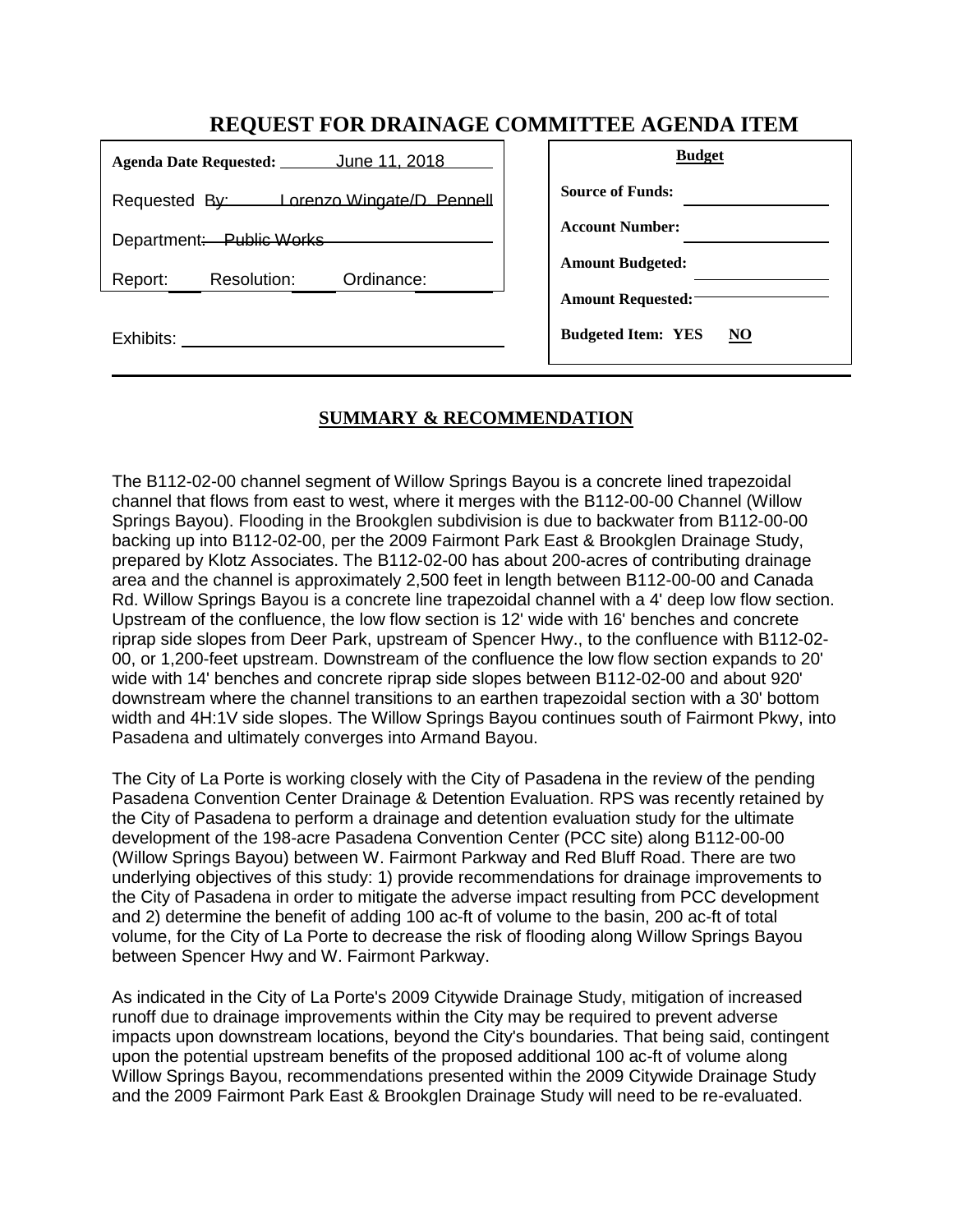Proposed mitigations actions include:

1) B112-00-00 - Channel Improvements, Mitigation Pond, Diversion Pond.

2) B112-02-00 - Regional Detention Pond.

3) Brookglen subdivision - Sheet flow relief swales.

4) Brookglen subdivision - Replace existing storm sewer system to meet current design standards (contain the 5-year rain event and convey 100-year event).

5) Brookglen subdivision - Outfall improvements.

**Action Required:**

**Approved for Drainage Committee Agenda**